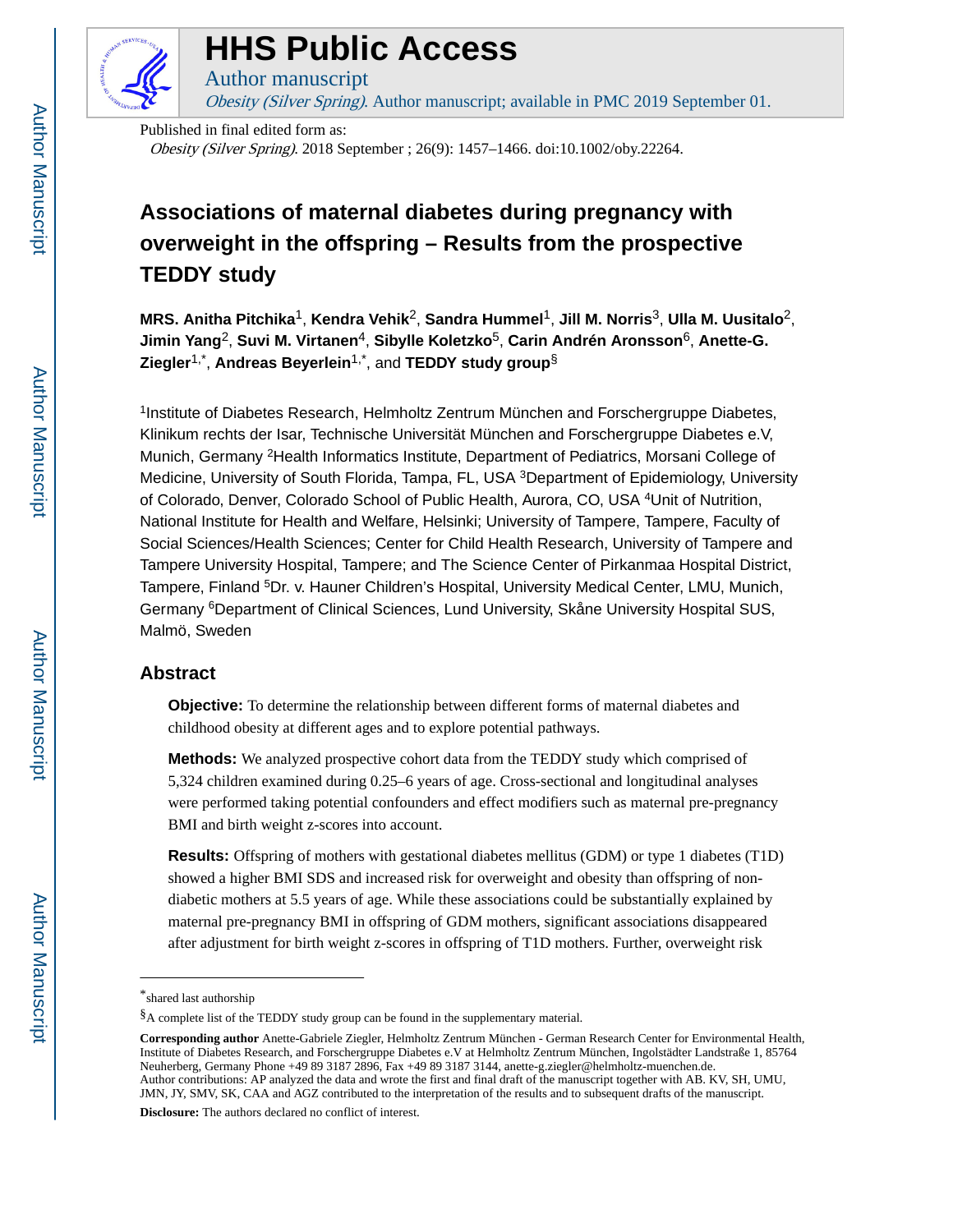became stronger with increasing age in offspring of diabetic mothers than offspring of nondiabetic mothers.

**Conclusion:** Maternal diabetes is associated with increased risk of offspring overweight, and the association appears to get stronger as children grow older. Indeed, intrauterine exposure to maternal T1D may predispose children to later obesity through increased birth weight, while maternal BMI is more important in children exposed to GDM.

#### **Keywords**

Maternal diabetes; offspring overweight; gestational diabetes; type 1 diabetes

#### **Introduction:**

The worldwide increase in the prevalence of childhood obesity in recent decades is alarming because it is also associated with other health consequences such as the metabolic syndrome, diabetes and cardiovascular disease in adulthood (1, 2). Previous research has indicated that overweight at 5–6 years of age is a strong predictor of overweight later in life (3), emphasizing the need to identify determinants of obesity in early life and even before birth (4). In particular, there is a growing body of literature that recognizes the role of maternal diabetes during pregnancy on the risk of offspring obesity (5–7). While a number of studies have shown that offspring of women with gestational diabetes mellitus (GDM), type 1 diabetes (T1D) or type 2 diabetes (T2D) have a higher risk for obesity during late childhood and adolescence (8–13), there is only weak and inconsistent evidence for an association between maternal diabetes and obesity during early childhood (14–18). Therefore, it is still not clear whether maternal diabetes has a delayed effect on offspring obesity.

In addition, most studies associating GDM with offspring obesity have shown that maternal obesity largely confounds this association (5, 9, 19, 20); only in one study a positive association between GDM and overweight in 6-year-old offspring remained significant after adjustment for maternal body mass index (BMI) (21); thus, it remains unclear whether this association is causal. Furthermore, high birth weight has been reported to be associated with maternal hyperglycemia in pregnancy regardless of the type of diabetes (22, 23), potentially via exposure to excess fetal glucose and insulin, and thus overgrowth of the fetus (4). However, the influence of birth weight on the pathway from maternal diabetes to childhood obesity has not been well investigated.

Therefore, this study aims to investigate 1) whether exposure to maternal diabetes during pregnancy (gestational, type 1 or type 2 diabetes) is associated with subsequent offspring growth during early childhood, 2) whether this association varies by offspring age or maternal diabetes status and 3) whether birth weight or maternal pre-pregnancy BMI are in the potential pathway.

#### **Methods:**

The Environmental Determinants of Diabetes in the Young (TEDDY) study is an ongoing international multicenter prospective cohort study that seeks to identify the environmental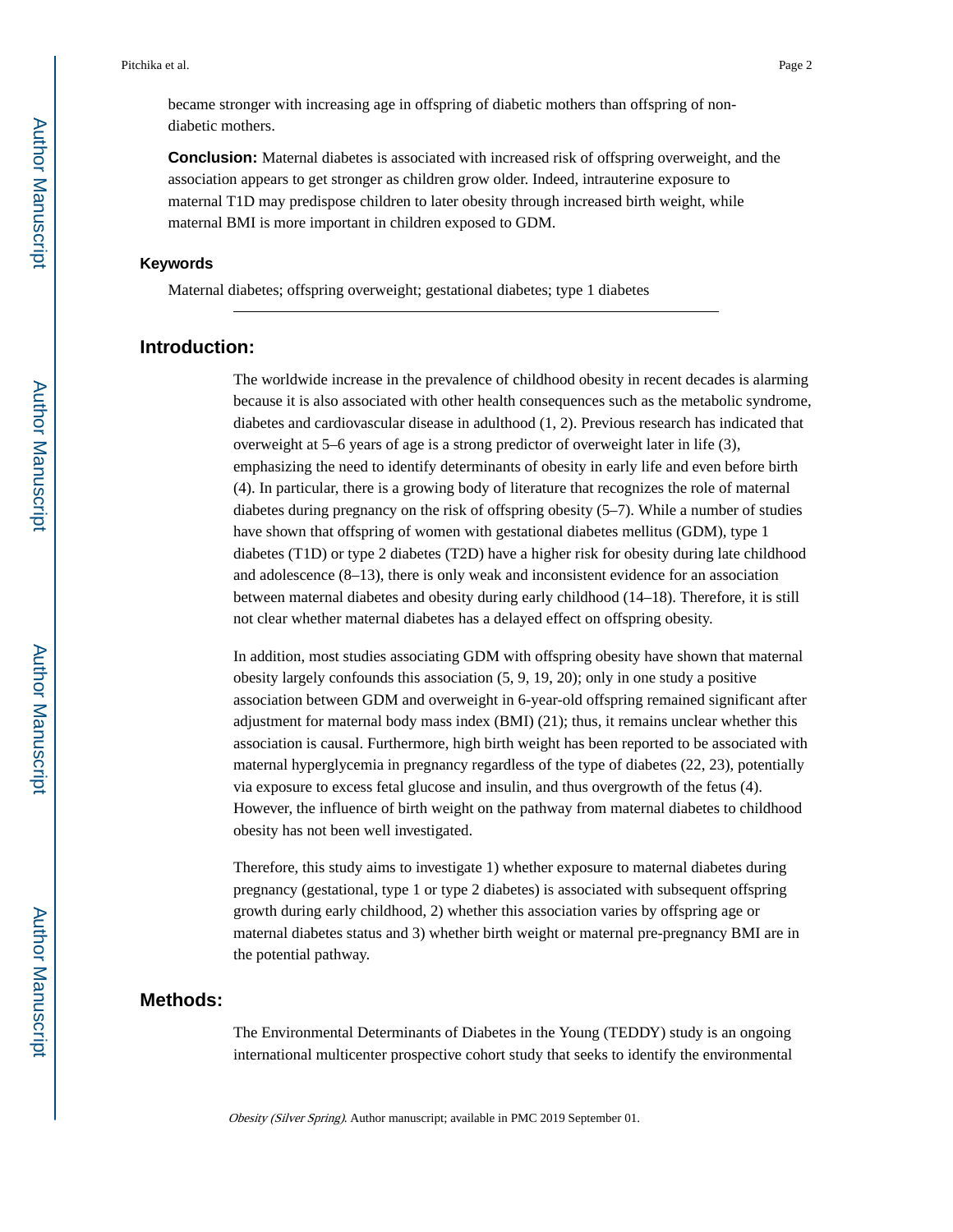factors triggering islet autoimmunity and T1D. This large longitudinal cohort also offers the opportunity to investigate the factors influencing childhood overweight/obesity. The TEDDY study screened 424,788 newborns for T1D-associated human leukocyte antigen genotypes between 2004 and 2010, and of these children, 8,676 were enrolled and followed up in six clinical research centers located in the United States, Finland, Germany, and Sweden. Children's study visits were scheduled every three months from birth until the age of 4 years and every 6 months thereafter. Further details on study design, eligibility, and data collection have been described elsewhere (24–26). Written informed consent was obtained separately for all participants from a parent or primary caretaker. The study is funded by the National Institutes of Health, approved by local institutional review boards and has been monitored by an external evaluation committee formed by the National Institutes of Health.

#### **Maternal characteristics and offspring measurements**

During each visit, children's height and weight were measured by trained TEDDY personnel at TEDDY clinics. Each child's height was measured as length before the age of 2 years and as standing height to the nearest 0.1 cm from the age of 2 years using a wall-mounted stadiometer (27). Body weight was measured in kilograms using regularly calibrated electronic scales. For subjects who missed their study visit, anthropometric data were taken from their pediatricians' records collected near the TEDDY clinic visit date.

Information on maternal factors such as diabetes during pregnancy, age, pre-pregnancy BMI, gestational weight gain, gestational age at delivery, education, smoking or alcohol intake during pregnancy, as well as the child's birth weight were obtained by self-administered questionnaires or structured interviews conducted during one of the follow-up visits in the first year of the study. Duration of both any and exclusive breastfeeding was assessed by giving a specific booklet to the parents at study entry, in which they recorded the age at weaning and age at introduction of all new foods.

#### **Assessment of diet and physical activity:**

Dietary intake was assessed using a 3-day food record every 3 months until 12 months of age and every 6 months thereafter. Participating families were instructed to keep a consecutive 3-day record of their child's consumption of food and beverages, ideally for two weekdays and one weekend day, as described in detail elsewhere (27). To assess energy and nutrient intake, the food consumption data were entered and analyzed using country-specific food record databases which were harmonized for the TEDDY study (28). Average duration (in minutes) of moderate to vigorous physical activity (MVPA) per day was assessed using the Actigraph GT3X accelerometer (29), on an annual basis, beginning at 5 years of age. TEDDY staff provided demonstrations on how to wear and use the accelerometer for 7 consecutive days including two weekend days, during the study visit prior to the specific TEDDY visit targeted for activity data collection.

#### **Data transformations:**

Children were classified into different groups according to maternal diabetic status during pregnancy: 1) offspring of mothers with gestational diabetes (O-GDM), 2) offspring of mothers with type 1diabetes (O-T1DM), 3) offspring of mothers with type 2 diabetes (O-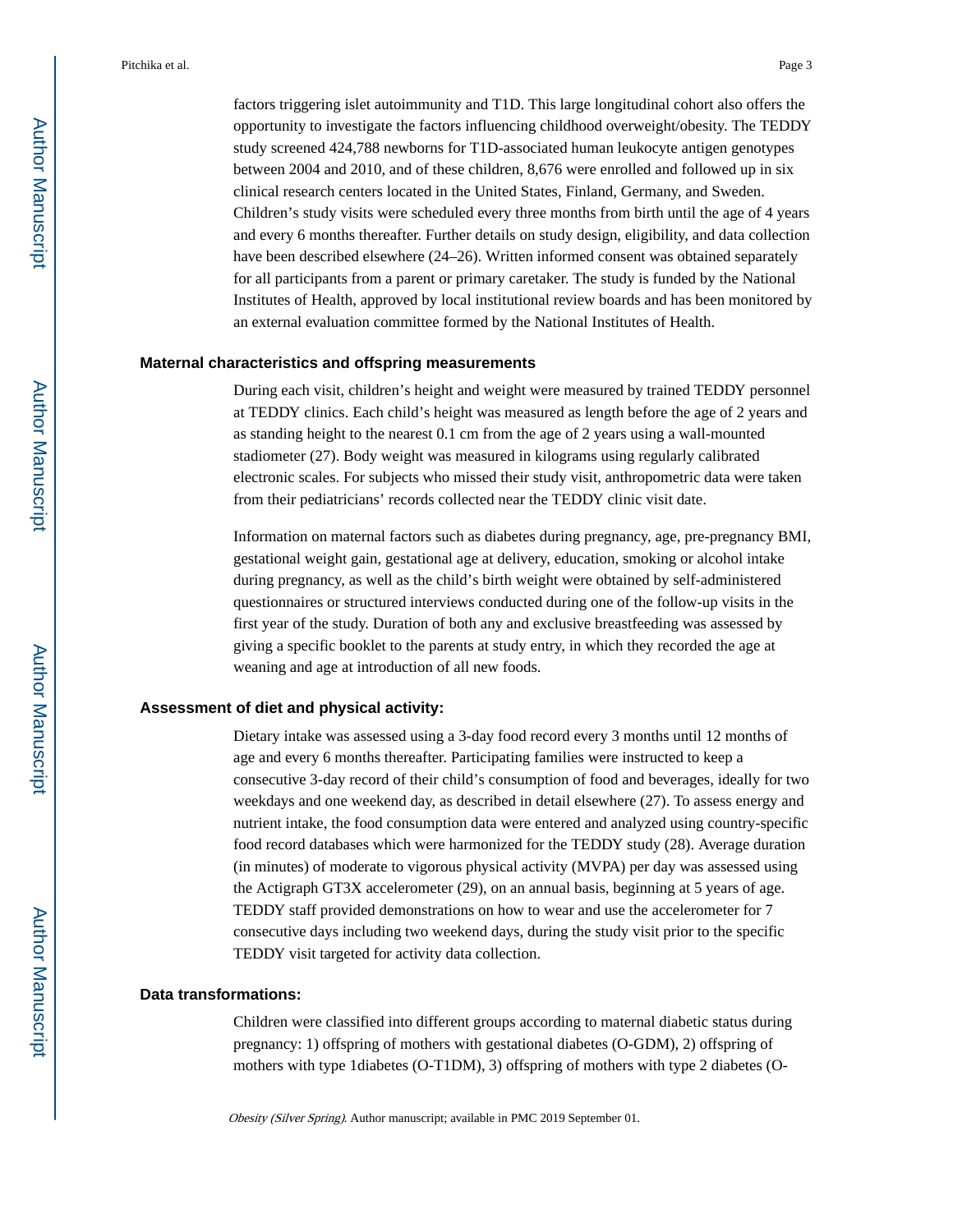T2DM), and 4) offspring of mothers with no diabetes (O-nonDM). Body mass index (BMI) was calculated as weight  $(kg) /$  height $\alpha^2$  (m<sup>2</sup>). Prior to analysis, height, weight and BMI were transformed to standard deviation scores (SDS) using World Health Organization (WHO) reference values (30, 31). SDS values below −5 or greater than 5 were deemed implausible and excluded. BMI SDS values were also used to define overweight (including obesity; BMI SDS > 1) and obesity (BMI SDS > 2) according to WHO recommendations. Anthropometric outcomes at the age of 5.5 years were defined as those assessed at the 66-month visit, if available (as in 86% of the children), or at the next closest visit between the ages of 54 and 72 months. Similarly, diet and physical activity at the age of 5 years were defined as those assessed at the 60-month visit if available, or at the next closest visit of 66 or 72 months. Gestational weight gain was classified as inadequate, adequate, or excessive according to Institute of Medicine guidelines (32). Birth weight was transformed to a z-score adjusting for country, sex, gestational age, maternal height and birth type (singleton or multiplet) similar to previous analyses of the TEDDY data  $(27, 33)$ .

#### **Statistical analysis:**

To assess our main hypothesis that maternal diabetes was associated with offspring anthropometric measures, we performed several analyses. Firstly, mean BMI, weight and height were visually compared in yearly time intervals between O-GDM, O-T1DM and OnonDM. Secondly, cross-sectional associations between maternal diabetes and anthropometric outcomes (BMI, height, weight, overweight and obesity) measured in the children at 5.5 years of age were investigated through linear and logistic regression models. Thirdly, longitudinal analyses between maternal diabetes and anthropometric outcomes measured during 0.25–6 years of age were performed through mixed effects regression models with random intercept for each subject in order to account for the correlation between repeated observations within subjects. Associations in both the cross-sectional and the longitudinal setting were analyzed based on stepwise adjustment. In the first model, we adjusted for age (only longitudinal analysis), sex and country for all outcomes; then, we additionally adjusted for maternal pre-pregnancy BMI in the second model. Further, we included maternal age, gestational weight gain, maternal smoking during pregnancy (yes/ no), maternal alcohol intake during pregnancy (any/none), maternal education (high school or lower/more than high school) and duration of any breastfeeding (less/more than 6 months) as potential confounders in the third model; and additionally birth weight z-scores in the fourth model to explore potential pathways. Furthermore, we explored interaction terms between maternal diabetes and child's age (in years) in the fully adjusted longitudinal model to explore whether the association changed with an increase in age.

#### **Sensitivity analyses:**

We performed several sensitivity analyses. We added interaction terms between country and maternal diabetes in the cross-sectional and longitudinal models, to explore whether association between maternal diabetes and anthropometric outcomes differed by country. As, HLA-DQ2/2 genotype was reported to be associated with increased risk for obesity at 2–4 years of age in a previous TEDDY study (33), we additionally adjusted for HLA-DQ2/2 genotype in the cross-sectional and longitudinal models. We further re-calculated the crosssectional analyses after exclusion of children who had developed persistent islet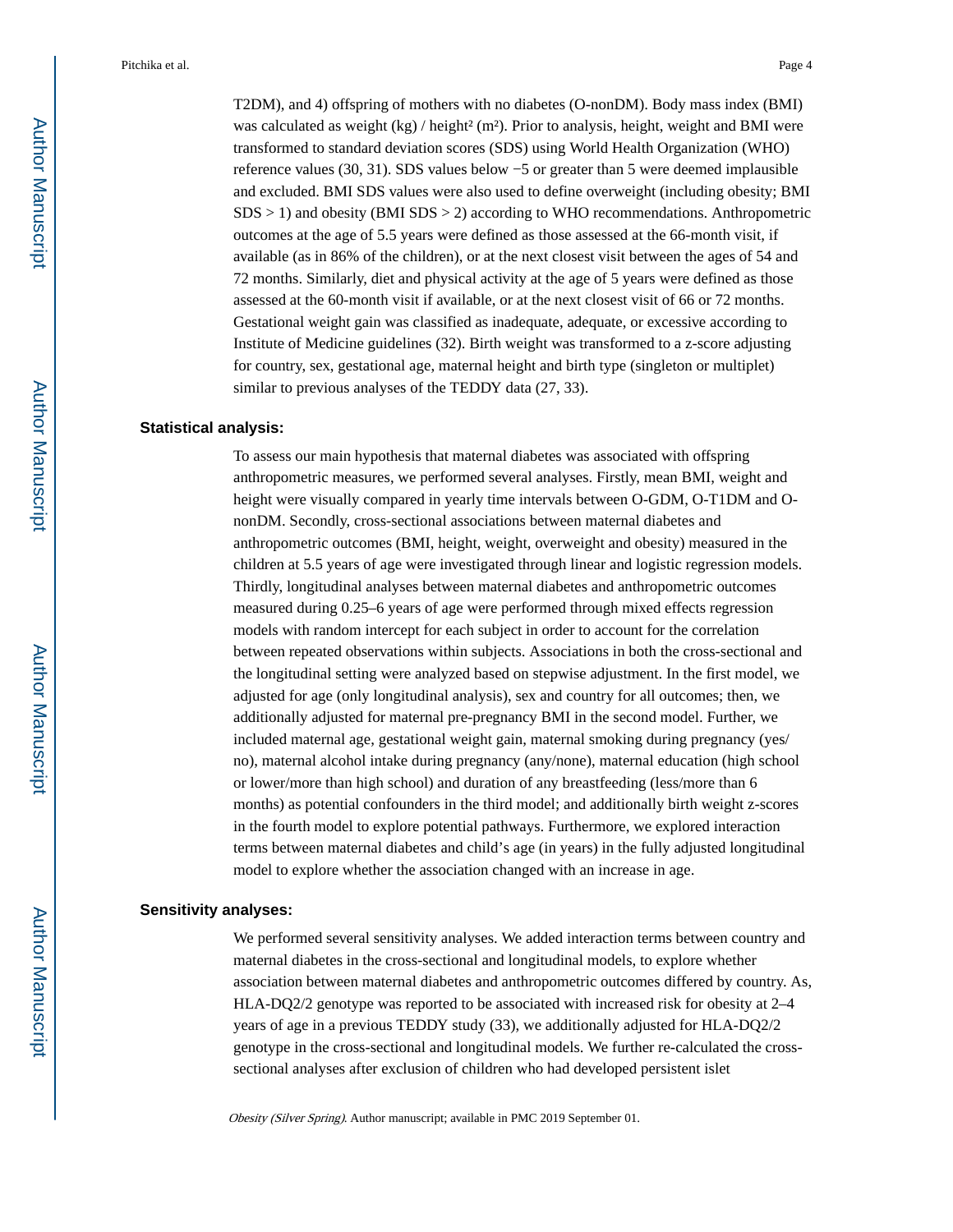autoantibodies or T1D by 5.5 years of age. Furthermore, based on the subset of children with available energy intake and physical activity data at 5 years of age (54% of all children with available BMI measurements), we additionally adjusted for these two variables as potential confounders in cross-sectional models 3 and 4. We also assessed whether treatment with insulin compared to any other or no treatment during pregnancy was associated with anthropometric outcomes at 5.5 years of age in offspring of GDM and T2D women. All calculations were carried out with SAS 9.4 (SAS Institute Inc. Cary, North Carolina).

#### **Results:**

Of 8,676 children, 3,352 children with missing data on height/weight measurements after 5 years of age (N=3,181) or maternal diabetes status during pregnancy (N=171) were excluded (Fig. 1). Our final study sample comprised of 5,324 children, of which 2,746 (51.58%) were male; 326 (6.12%) and 225 (4.23%) were O-GDM and O-T1DM, respectively, while only 14 (0.26%) were O-T2DM (Table 1). Children who were excluded because of missing height/ weight measurements were less likely to have a diabetic mother (GDM: 4.94%; T1D: 3.11%; Chi-Square test: p=0.02). However, children who were excluded because of missing maternal diabetes status did not differ significantly from those included with respect to BMI SDS at age 5.5 years (Mann-Whitney-U test: p=0.70). In total, children had a mean BMI SDS of 0.35, with 1154 (21.87%) and 303 (5.74%) children classified as having overweight and obesity, respectively, at the age of 5.5 years. O-nonDM had a mean birth weight z-score of −0.05, which was significantly lower than that in O-T1DM (0.87, p <0.0001) or O-GDM  $(0.13, p=0.004)$ .

O-GDM had a similar SDS of both height and weight compared to O-nonDM from 3 months to 2–3 years of age, while O-T1DM showed clearly lower values at this age, but caught up with O-GDM until age 5–6 years (Fig. 2). O-nonDM had similar mean BMI SDS as O-GDM at age 2 years but gradually declined afterwards and had considerably lower values than O-GDM/O-T1DM at age 6 years. Accordingly, maternal diabetes was associated with higher BMI SDS (O-GDM: +0.19 (95% confidence interval (CI): 0.07; 0.29); O-T1DM: +0.22 (95% CI: 0.08; 0.35)) and increased risk for overweight (O-GDM odds ratio (OR): 1.48 (95% CI: 1.14; 1.92); O-T1DM OR: 1.60 (95% CI: 1.16; 2.20) and obesity (O-GDM OR: 1.98 (95% CI: 1.34; 2.93); O-T1DM OR: 1.84 (95% CI: 1.09; 3.10)) at 5.5 years of age compared to O-nonDM when adjusted for sex and country (Table 2). After additional adjustment for maternal pre-pregnancy BMI, the respective associations for O-GDM attenuated and became non-significant (for example, OR for overweight: 1.05 (95% CI: 0.80; 1.38)). In contrast, the O-T1DM estimates remained largely unaffected by adjustment for maternal BMI and also for further confounders such as breastfeeding, but attenuated considerably after adjustment for birthweight z-scores (OR for overweight: 1.15 (95% CI: 0.81; 1.62)). O-T2DM had a largely increased risk for overweight despite the small sample size (9 of the 14 O-T2DM children had overweight) and independently of birth weight zscores (OR in the full model: 4.92 (95% CI: 1.40; 17.30)). No significant differences between offspring of diabetic mothers and O-nonDM were observed for height SDS and weight SDS, with the exception of lower height and weight SDS in O-T1DM subjects after adjustment for birth weight z-scores. The observed associations between maternal diabetes and offspring anthropometric outcomes remained similar even after adjusting for HLA-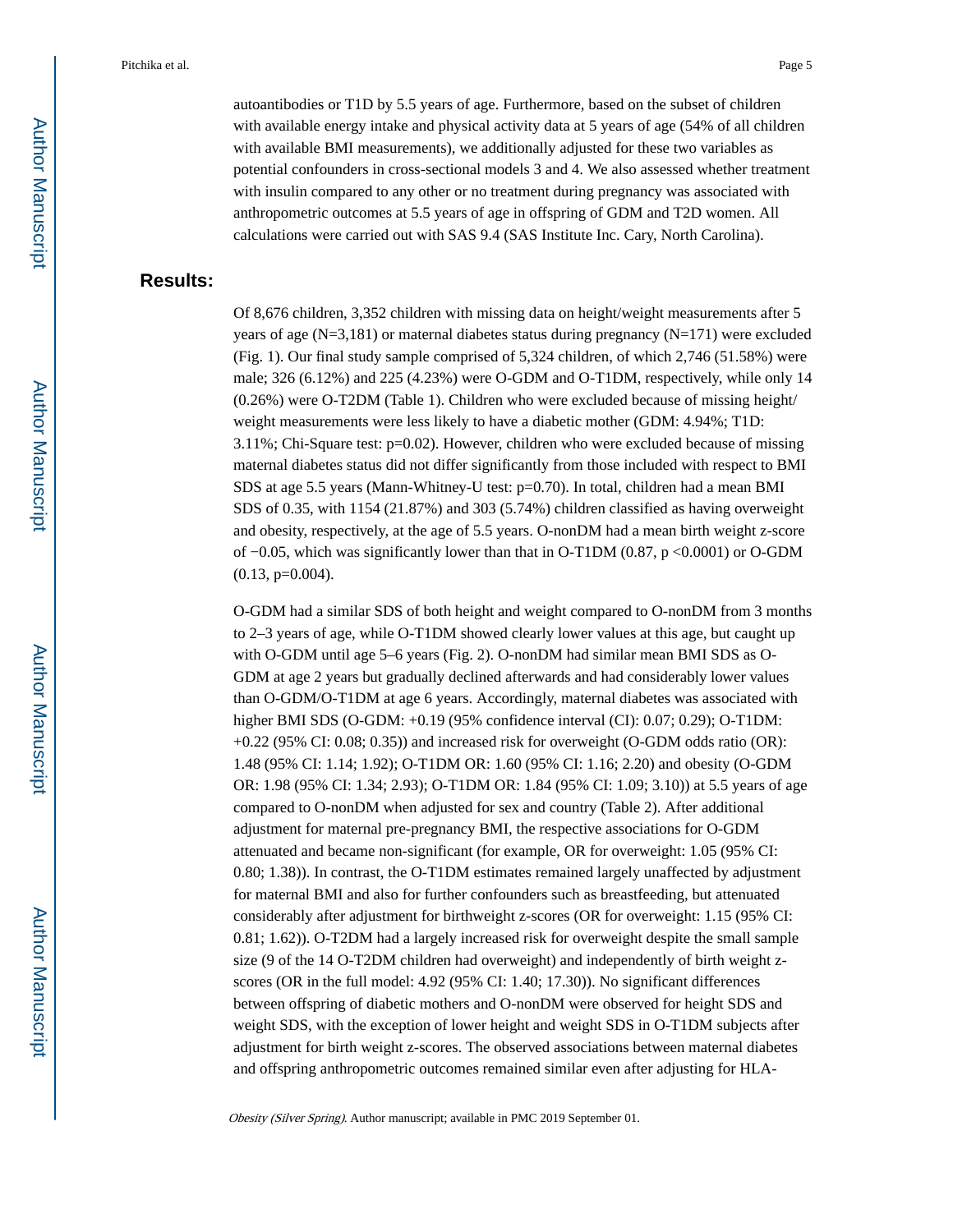DQ2/2 genotype or excluding children with islet autoantibodies or T1D (data not shown). Sensitivity analyses on the reduced subset where physical activity and energy intake were available did not indicate a major confounding role for these two variables (Table S1).

In the longitudinal analysis, O-GDM was again not significantly associated with any outcome when adjusted for maternal pre-pregnancy BMI (Table 3). Similarly, O-T1DM showed no significant differences in any outcome except height SDS compared to O-nonDM in longitudinal models without birth weight z-scores. After inclusion of birth weight zscores, maternal T1D was associated with lower BMI, overweight and obesity risk as well as lower height and weight SDS in the offspring.

After including an interaction term between child's age and maternal diabetes in the fully adjusted model, we observed that O-GDM, O-T1DM and O-T2DM showed comparatively higher increase in BMI SDS per year compared to O-nonDM (Fig. 3), indicating that the potential impact of maternal diabetes on childhood BMI becomes stronger with increasing age. For example, the average increase in BMI SDS per year increase in age was 0.06 (95% CI: 0.05; 0.07) in O-T1DM compared to 0.02 (95% CI: 0.01; 0.02) in O-nonDM. Hence, a child with a BMI SDS of 0.00 at age 2 years would be expected to have a BMI SDS of 0.08 at age 6 years if it was O-nonDM, compared to 0.24 at age 6 years if it was O-T1DM. Similarly, a one year increase in age was associated with a higher risk for overweight or obesity in O-GDM, O-T1DM and O-T2DM groups, while null or negative effects were found in O-nonDM. For example, OR for overweight risk per year increase in age was 1.08 (95% CI: 1.02; 1.14) in O-T1DM compared to 0.95 (95% CI: 0.94; 0.96) in O-nonDM, implying a relative increase in risk of +13% per year in O-T1DM compared to O-nonDM subjects. Further, we observed no significant interaction terms between country and maternal diabetes in any of the cross-sectional and longitudinal models (data not shown). In addition, treatment with insulin (N=72) compared to diet (N=243), pills only (N=1) or no treatment (N=24) during pregnancy in GDM and T2D women was not associated with any of the anthropometric outcomes in offspring at 5.5 years of age (e.g. difference in BMI SDS of insulin compared to no insulin treatment: −0.05 (95% CI: −0.34; 0.25)).

#### **Discussion:**

In this large prospective multicenter cohort study, we observed that children with intrauterine exposure to diabetes had an increased risk for overweight and obesity at 5.5 years of age. This association was not clearly evident when the whole time span of 0.25 to 6 years of age was investigated in a longitudinal analysis. However, we observed that as children grew older, their overweight or obesity risk tended to increase when born to diabetic mothers compared to non-diabetic mothers, implying that the association may not be evident in the first years of life. Furthermore, the observed associations attenuated significantly after adjustment for pre-pregnancy BMI in O-GDM and for birth weight zscores in O-T1DM, indicating possible mediating effects by these two factors.

Our findings for exposure to maternal T1D or GDM were generally in line with other studies indicating a positive association with offspring overweight/obesity. These positive associations were predominantly seen in studies examining offspring  $>$  5 years of age (8–12,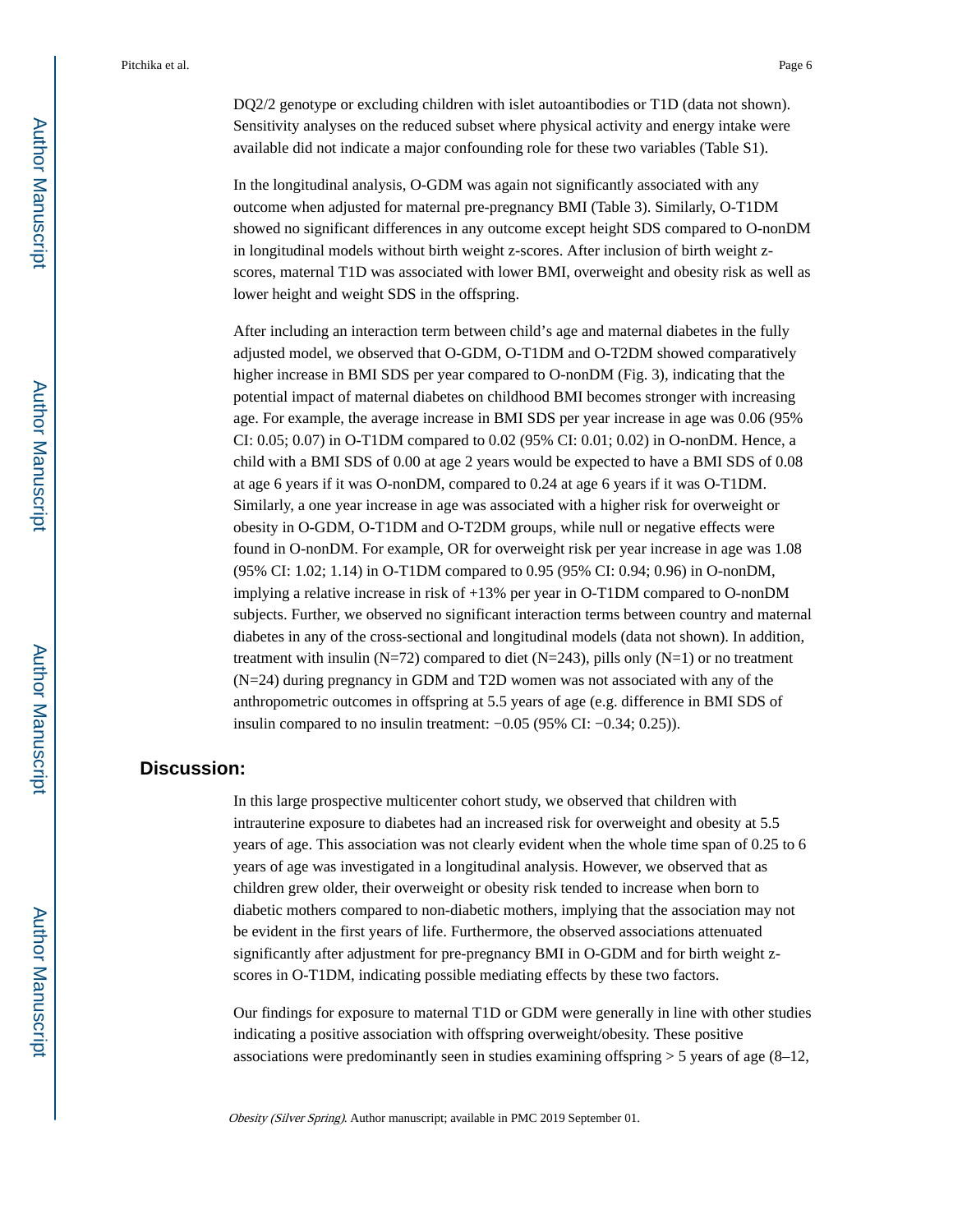21, 34). However, studies on early childhood offspring have shown inconsistent results. Silverman et al (35) observed an increased weight in offspring of diabetic mothers at birth and progressively after the ages of 4 years but not between 1–3 years of age. Similarly, Baptiste-Roberts et al (36) reported a significantly increased BMI at age 7 years in offspring of gestational diabetic mothers, but not at ages 3 and 4 years. A recent meta-analysis, which pooled studies according to different age subgroups, reported a higher risk for overweight/ obesity in O-GDM or O-T1DM only during late childhood and adolescence (7). Accordingly, our study showed stronger effects as children grew older. Therefore, it may be possible that maternal diabetes has a delayed influence on offspring obesity that increases with age (37, 38). However, two recent studies, of which one examined 3-year olds (15) and the other predominantly 3–6 year-olds (16), showed positive associations of GDM with offspring adiposity measured by sum of skinfolds or fat mass but not by BMI SDS. Therefore, it could be speculated that the differences may be subtle in early ages and become evident with respect to BMI only after a certain age. Moreover, evidence suggests that early catch-up growth may lead to obesity in later life (39). Accordingly, the associations between maternal diabetes and offspring obesity at 5.5 years may be partly attributable to early catch up growth, as Figure 2 indicates that O-T1DM seemed to have an accelerated growth during early childhood compared to O-nonDM. These findings may further indicate that environmental factors may contribute to the association between maternal diabetes and offspring overweight. However, the associations in our data remained stable after adjustment for a number of those variables such as breastfeeding, parental education or maternal age.

In addition, we found that the positive association of maternal GDM with offspring overweight/obesity attenuated significantly after adjustment for maternal pre-pregnancy BMI. Several GDM studies have shown similar findings of maternal BMI playing a major confounding role in their analyses (5, 9, 37, 40, 41). Indeed, maternal obesity is clearly a risk factor for and often precedes GDM; thus, it may be difficult to clearly separate the effects of GDM and maternal BMI on offspring obesity. Further, birth weight seemed to substantially explain the positive association between maternal T1D and offspring overweight/obesity in our data. Moreover, we found no considerable mediating effect of birth weight on the association between GDM and offspring obesity, in accordance with other studies (8, 16, 19, 37). Indeed, rates of macrosomia as well as of other adverse outcomes have been reported to be higher in offspring of mothers with pre-gestational diabetes than with GDM (42, 43). High birth weight may therefore be a proxy of poor glycemic control, which is possibly of greater importance in O-T1DM, as they are exposed to hyperglycemia during the whole pregnancy period, than O-GDM. In that case, adding birth weight to the model might even lead to an over-adjustment of the O-T1DM association, which might help to explain why we observed protective associations with respect to overweight in O-T1DM compared to O-nonDM in longitudinal analyses.

The main strengths of our study include the large sample size, the prospective study design with standardized protocols, multiple follow-up visits and availability of many important covariates like maternal pre-pregnancy BMI, gestational weight gain, birth weight, breastfeeding, and other postnatal influences like children's diet and physical activity at 5 years of age. These data allowed us to investigate the effects of different types of diabetes during pregnancy on offspring's BMI / overweight at different ages from shortly after birth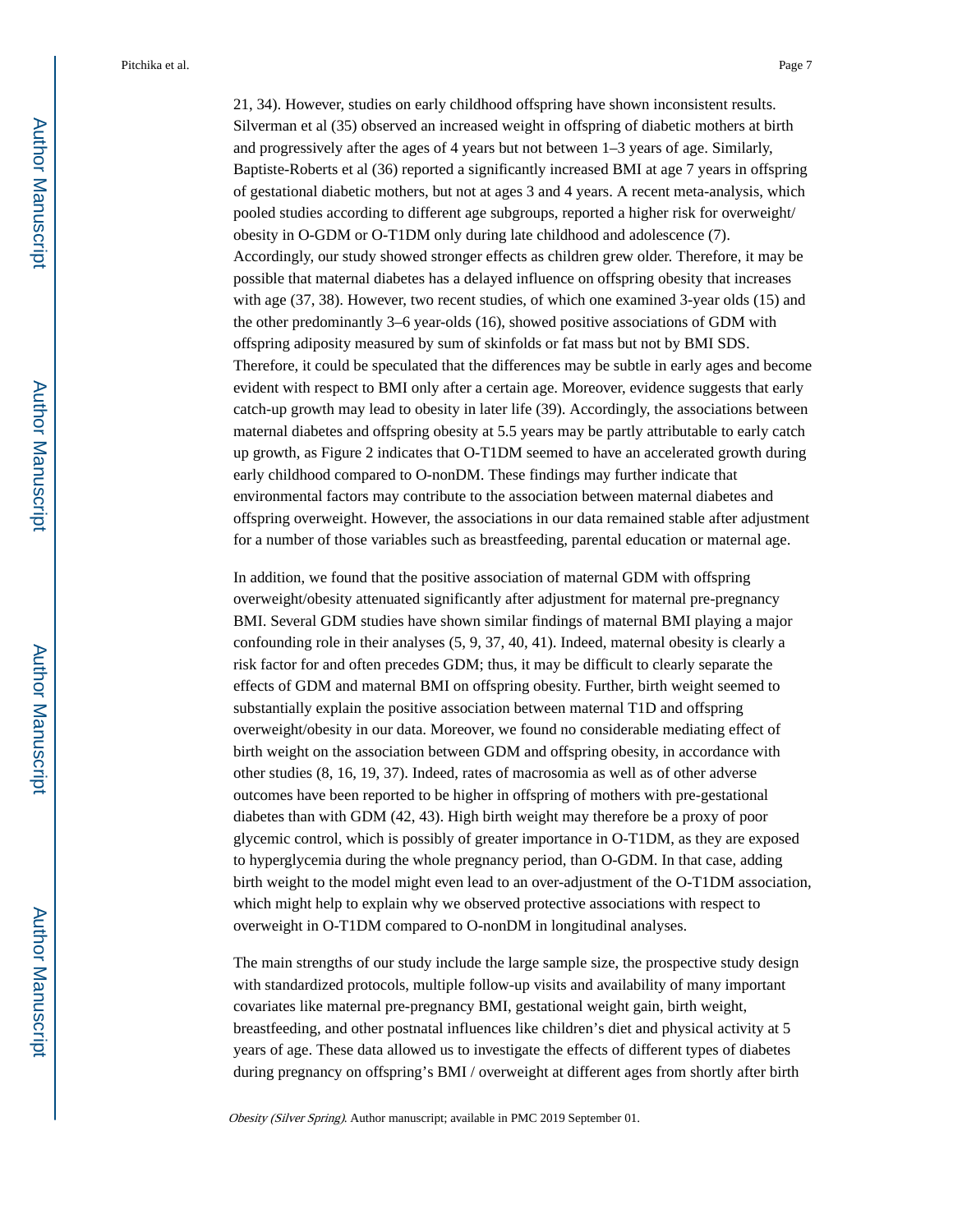until 6 years. It should be mentioned, however, that the number of children exposed to maternal type 2 diabetes during pregnancy was quite limited (n=14) and therefore all associations for this subgroup showed large variability and have to interpreted with great caution. Further, we were not able to assess such associations beyond 6 years of age because most subjects did not have sufficient follow-up after 6 years of age at the time these analyses were performed. GDM was defined based on maternal reports only and could thus neither be confirmed by medical records, lab values or similar, nor be harmonized between countries, unfortunately. This issue might have somewhat contributed to different prevalences of GDM between countries, but we do not expect that it has substantially biased our main results, however. A note of caution is due here with regard to generalizability of our results, as these TEDDY cohort participants are all at increased genetic or familial risk to develop T1D. We can therefore not exclude that the associations were slightly overestimated, as all the children may generally have a higher background prevalence of overweight regardless of maternal diabetes status. We investigated a number of outcomes using different statistical models without formal adjustment for multiple testing. Although we can therefore not exclude that this approach yielded some false-positive results, we would not expect this to be a major limitation, as the main findings were relatively consistent between the different models. Further, exclusion due to missing height/weight measurements after 5 years of age was significantly associated with maternal diabetes status, indicating that families with diabetic mothers were slightly less likely to drop out of the TEDDY follow-up. However, these differences were small and we do not expect that they have biased our findings considerably. In summary, maternal hyperglycemia seems to be associated with increased risk for childhood overweight/obesity. The strength of this association appears to increase as children grow older. Moreover, the association of maternal GDM with offspring obesity can be largely explained by confounding through maternal BMI, whereas the association of maternal T1D with offspring overweight is substantially mediated by birth weight, suggesting possibly different pathways. Nevertheless, our study indicates that children exposed to maternal diabetes during pregnancy may need closer attention with respect to obesity and its consequences, beyond early childhood.

#### **Supplementary Material**

Refer to Web version on PubMed Central for supplementary material.

#### **Acknowledgments**

**Funding:** Funded by U01 DK63829, U01 DK63861, U01 DK63821, U01 DK63865, U01 DK63863, U01 DK63836, U01 DK63790, UC4 DK63829, UC4 DK63861, UC4 DK63821, UC4 DK63865, UC4 DK63863, UC4 DK63836, UC4 DK95300, UC4 DK100238, UC4 DK106955, and Contract No. HHSN267200700014C from the National Institute of Diabetes and Digestive and Kidney Diseases (NIDDK), National Institute of Allergy and Infectious Diseases (NIAID), National Institute of Child Health and Human Development (NICHD), National Institute of Environmental Health Sciences (NIEHS), Juvenile Diabetes Research Foundation (JDRF), and Centers for Disease Control and Prevention (CDC). This work was supported in part by the NIH/NCATS Clinical and Translational Science Awards to the University of Florida (UL1 TR000064) and the University of Colorado (UL1 TR001082). The funders had no impact on the design, implementation, analysis and interpretation of the data.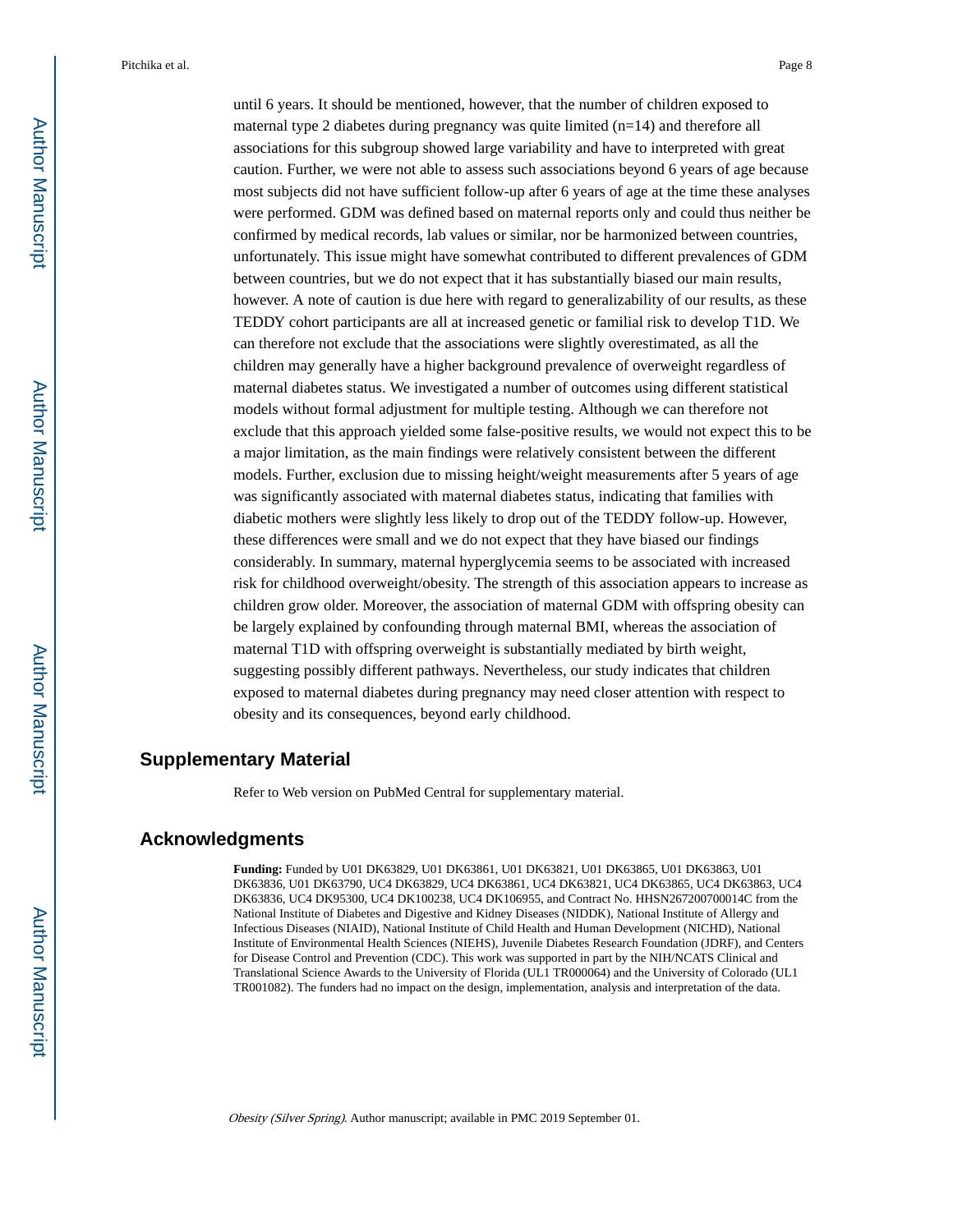#### **References:**

- 1. Ng M, Fleming T, Robinson M, Thomson B, Graetz N, Margono C, et al. Global, regional, and national prevalence of overweight and obesity in children and adults during 1980–2013: a systematic analysis for the Global Burden of Disease Study 2013 The Lancet.384(9945):766–81.
- 2. Weiss R, Kaufman FR. Metabolic Complications of Childhood Obesity. Diabetes Care. 2008;31(Supplement 2):S310. [PubMed: 18227502]
- 3. von Kries R, Müller MJ, Heinrich J. Early Prevention of Childhood Obesity: Another Promise or a Reliable Path for Battling Childhood Obesity? Obesity facts. 2014;7(2):77–81. [PubMed: 24685538]
- 4. Freinkel N Banting Lecture 1980: of Pregnancy and Progeny. Diabetes. 1980;29(12):1023. [PubMed: 7002669]
- 5. Kim SY, Sharma AJ, Callaghan WM. Gestational diabetes and childhood obesity: what is the link? Current opinion in obstetrics & gynecology. 2012;24(6):376–81. [PubMed: 23000698]
- 6. Clausen TD, Mathiesen ER, Hansen T, Pedersen O, Jensen DM, Lauenborg J, et al. High prevalence of type 2 diabetes and pre-diabetes in adult offspring of women with gestational diabetes mellitus or type 1 diabetes: the role of intrauterine hyperglycemia. Diabetes Care. 2008;31(2):340–6. [PubMed: 18000174]
- 7. Kawasaki M, Arata N, Miyazaki C, Mori R, Kikuchi T, Ogawa Y, et al. Obesity and abnormal glucose tolerance in offspring of diabetic mothers: A systematic review and meta-analysis. PLOS ONE. 2018;13(1):e0190676. [PubMed: 29329330]
- 8. Li S, Zhu Y, Yeung E, Chavarro JE, Yuan C, Field AE, et al. Offspring risk of obesity in childhood, adolescence and adulthood in relation to gestational diabetes mellitus: a sex-specific association. International Journal of Epidemiology. 2017;46(5):1533–41. [PubMed: 29024955]
- 9. Lawlor DA, Fraser A, Lindsay RS, Ness A, Dabelea D, Catalano P, et al. Association of existing diabetes, gestational diabetes and glycosuria in pregnancy with macrosomia and offspring body mass index, waist and fat mass in later childhood: findings from a prospective pregnancy cohort. Diabetologia. 2010;53(1):89–97. [PubMed: 19841891]
- 10. Clausen TD, Mathiesen ER, Hansen T, Pedersen O, Jensen DM, Lauenborg J, et al. Overweight and the metabolic syndrome in adult offspring of women with diet-treated gestational diabetes mellitus or type 1 diabetes. The Journal of clinical endocrinology and metabolism. 2009;94(7): 2464–70. [PubMed: 19417040]
- 11. Vlachova Z, Bytoft B, Knorr S, Clausen TD, Jensen RB, Mathiesen ER, et al. Increased metabolic risk in adolescent offspring of mothers with type 1 diabetes: the EPICOM study. Diabetologia. 2015;58(7):1454–63. [PubMed: 25924986]
- 12. Lindsay RS, Nelson SM, Walker JD, Greene SA, Milne G, Sattar N, et al. Programming of Adiposity in Offspring of Mothers With Type 1 Diabetes at Age 7 Years. Diabetes Care. 2010;33(5):1080–5. [PubMed: 20427684]
- 13. Dabelea D The predisposition to obesity and diabetes in offspring of diabetic mothers. Diabetes Care. 2007;30 Suppl 2:S169–74. [PubMed: 17596467]
- 14. Rijpert M, Evers IM, de Vroede MA, de Valk HW, Heijnen CJ, Visser GH. Risk factors for childhood overweight in offspring of type 1 diabetic women with adequate glycemic control during pregnancy: Nationwide follow-up study in the Netherlands. Diabetes Care. 2009;32(11): 2099–104. [PubMed: 19651922]
- 15. Wright CS, Rifas-Shiman SL, Rich-Edwards JW, Taveras EM, Gillman MW, Oken E. Intrauterine Exposure to Gestational Diabetes, Child Adiposity, and Blood Pressure. American journal of hypertension. 2009;22(2):215–20. [PubMed: 19023272]
- 16. Kearney M, Perron J, Marc I, Weisnagel SJ, Tchernof A, Robitaille J. Association of prenatal exposure to gestational diabetes with offspring body composition and regional body fat distribution. Clinical Obesity. 2017.
- 17. Hummel S, Pfluger M, Kreichauf S, Hummel M, Ziegler AG. Predictors of overweight during childhood in offspring of parents with type 1 diabetes. Diabetes Care. 2009;32(5):921–5. [PubMed: 19228867]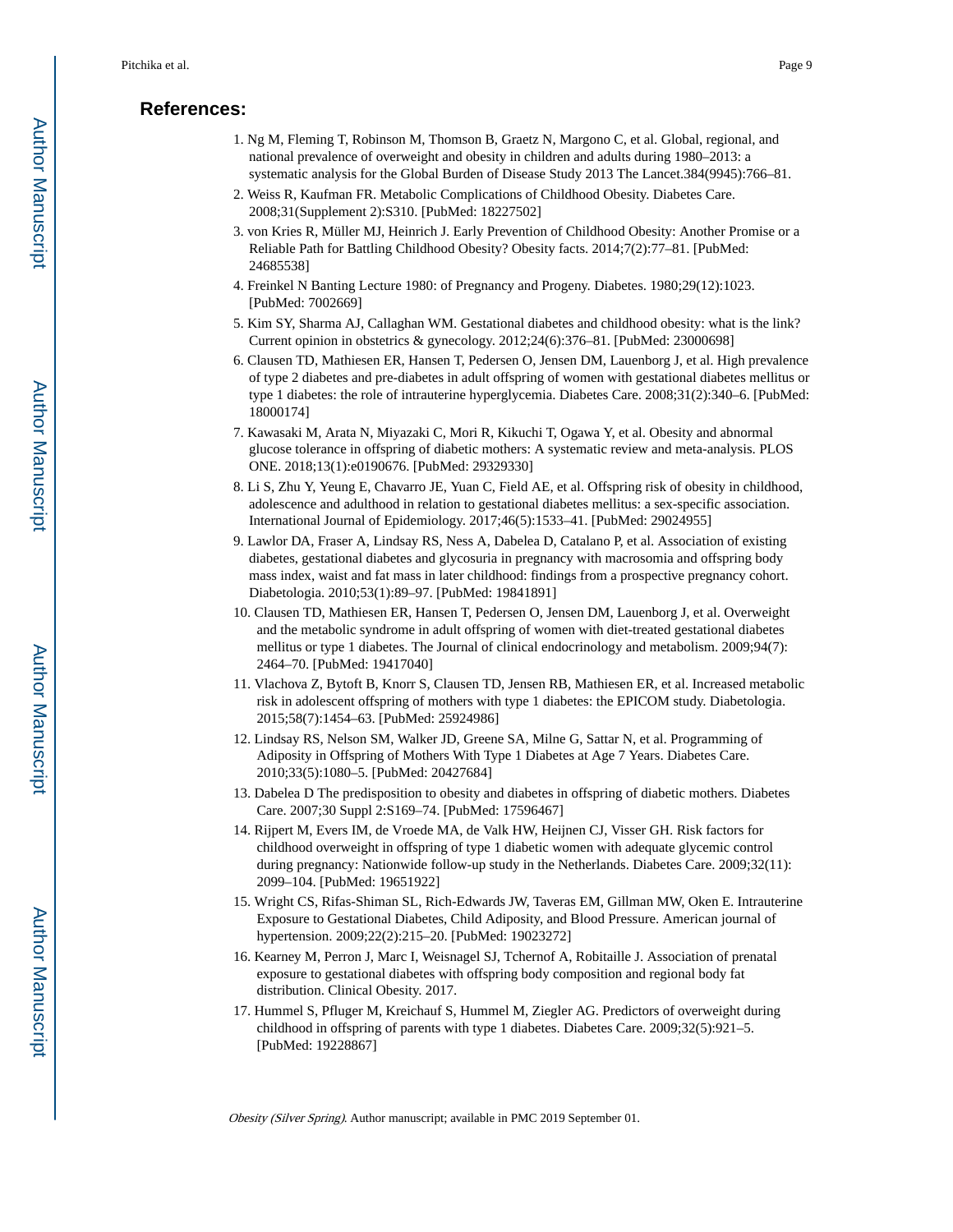- 18. Pirkola J, Vaarasmaki M, Leinonen E, Bloigu A, Veijola R, Tossavainen P, et al. Maternal type 1 and gestational diabetes: postnatal differences in insulin secretion in offspring at preschool age. Pediatric diabetes. 2008;9(6):583–9. [PubMed: 18507787]
- 19. Gillman MW, Rifas-Shiman S, Berkey CS, Field AE, Colditz GA. Maternal Gestational Diabetes, Birth Weight, and Adolescent Obesity. Pediatrics. 2003;111(3):e221. [PubMed: 12612275]
- 20. Beyerlein A, Nehring I, Rosario AS, von Kries R. Gestational diabetes and cardiovascular risk factors in the offspring: results from a cross-sectional study. Diabetic medicine : a journal of the British Diabetic Association. 2012;29(3):378–84. [PubMed: 21916975]
- 21. Nehring I, Chmitorz A, Reulen H, von Kries R, Ensenauer R. Gestational diabetes predicts the risk of childhood overweight and abdominal circumference independent of maternal obesity. Diabetic medicine : a journal of the British Diabetic Association. 2013;30(12):1449–56. [PubMed: 23869909]
- 22. Sletner L, Jenum AK, Yajnik CS, Mørkrid K, Nakstad B, Rognerud-Jensen OH, et al. Fetal growth trajectories in pregnancies of European and South Asian mothers with and without gestational diabetes, a population-based cohort study. PLoS ONE. 2017;12(3):e0172946. [PubMed: 28253366]
- 23. Mackin ST, Nelson SM, Kerssens JJ, Wood R, Wild S, Colhoun HM, et al. Diabetes and pregnancy: national trends over a 15 year period. Diabetologia. 2018.
- 24. Teddy Study Group. The Environmental Determinants of Diabetes in the Young (TEDDY) study: study design. Pediatric diabetes. 2007;8(5):286–98. [PubMed: 17850472]
- 25. Teddy Study Group. The Environmental Determinants of Diabetes in the Young (TEDDY) Study. Annals of the New York Academy of Sciences. 2008;1150:1–13.
- 26. Hagopian WA, Erlich H, Lernmark A, Rewers M, Ziegler AG, Simell O, et al. The Environmental Determinants of Diabetes in the Young (TEDDY): genetic criteria and international diabetes risk screening of 421 000 infants. Pediatric diabetes. 2011;12(8):733–43. [PubMed: 21564455]
- 27. Beyerlein A, Uusitalo UM, Virtanen SM, Vehik K, Yang J, Winkler C, et al. Intake of energy and protein is associated with overweight risk at age 5.5 years: Results from the prospective TEDDY study. Obesity (Silver Spring). 2017;25(8):1435–41. [PubMed: 28650578]
- 28. Uusitalo U, Kronberg-Kippila C, Aronsson CA, Schakel S, Schoen S, Mattisson I, et al. Food composition database harmonization for between-country comparisons of nutrient data in the TEDDY Study. Journal of food composition and analysis. 2011;24(4–5):494–505. [PubMed: 22058606]
- 29. Santos-Lozano A, Santin-Medeiros F, Cardon G, Torres-Luque G, Bailon R, Bergmeir C, et al. Actigraph GT3X: validation and determination of physical activity intensity cut points. International journal of sports medicine. 2013;34(11):975–82. [PubMed: 23700330]
- 30. WHO Multicentre Growth Reference Study Group. WHO Child Growth Standards based on length/height, weight and age. Acta paediatrica (Oslo, Norway : 1992) Supplement. 2006;450:76– 85.
- 31. World Health Organization. WHO Child Growth Standards: Length/Height-for-Age, Weight-for-Age, Weight-for-Length, Weight-for-Height and Body Mass Index-for-Age: Methods and Development. Geneva: World Health Organization 2006.
- 32. Institute of Medicine. Weight Gain During Pregnancy: Reexamining the Guidelines. Washington, DC: The National Academies Press 2009.
- 33. Yang J, Lernmark Å, Uusitalo UM, Lynch KF, Veijola R, Winkler C, et al. Prevalence of Obesity was Related to HLA-DQ in 2–4 Year Old Children at Genetic Risk for Type 1 Diabetes. International journal of obesity (2005). 2014;38(12):1491–6.
- 34. Weiss PA, Scholz HS, Haas J, Tamussino KF, Seissler J, Borkenstein MH. Long-term follow-up of infants of mothers with type 1 diabetes: evidence for hereditary and nonhereditary transmission of diabetes and precursors. Diabetes Care. 2000;23(7):905–11. [PubMed: 10895839]
- 35. Silverman BL, Rizzo T, Green OC, Cho NH, Winter RJ, Ogata ES, et al. Long-term prospective evaluation of offspring of diabetic mothers. Diabetes. 1991;40 Suppl 2:121–5. [PubMed: 1748240]
- 36. Baptiste-Roberts K, Nicholson WK, Wang N-Y, Brancati FL. Gestational Diabetes and Subsequent Growth Patterns of Offspring: The National Collaborative Perinatal Project. Maternal and child health journal. 2012;16(1):125–32. [PubMed: 21327952]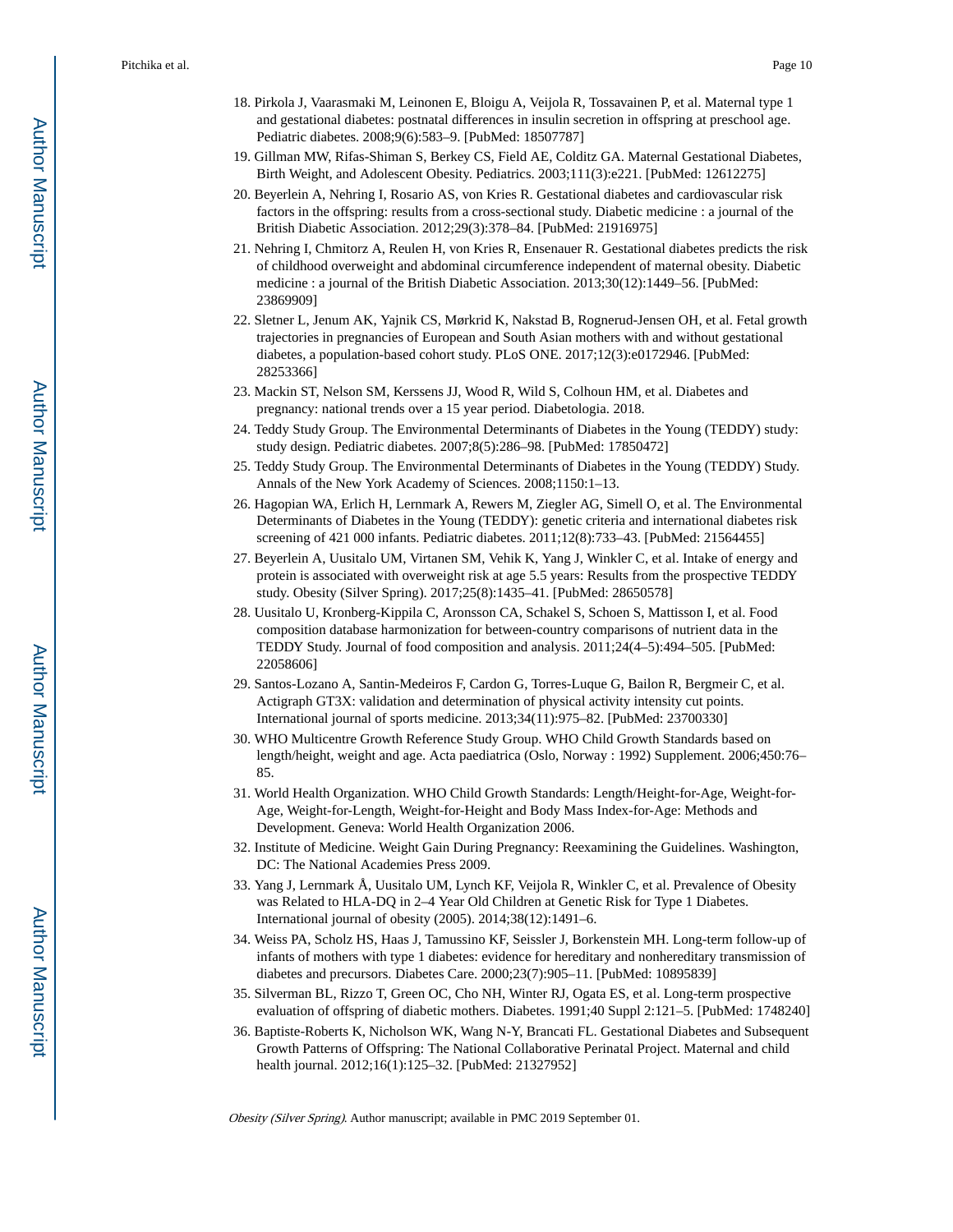- 37. Crume TL, Ogden L, West NA, Vehik KS, Scherzinger A, Daniels S, et al. Association of exposure to diabetes in utero with adiposity and fat distribution in a multiethnic population of youth: the Exploring Perinatal Outcomes among Children (EPOCH) Study. Diabetologia. 2011;54(1):87–92. [PubMed: 20953862]
- 38. Vohr BR, Boney CM. Gestational diabetes: The forerunner for the development of maternal and childhood obesity and metabolic syndrome? The Journal of Maternal-Fetal & Neonatal Medicine. 2008;21(3):149–57. [PubMed: 18297569]
- 39. Monteiro PO, Victora CG. Rapid growth in infancy and childhood and obesity in later life--a systematic review. Obesity reviews : an official journal of the International Association for the Study of Obesity. 2005;6(2):143–54. [PubMed: 15836465]
- 40. Zhao P, Liu E, Qiao Y, Katzmarzyk PT, Chaput J-P, Fogelholm M, et al. Maternal gestational diabetes and childhood obesity at age 9–11: results of a multinational study. Diabetologia. 2016;59(11):2339–48. [PubMed: 27510911]
- 41. Boerschmann H, Pfluger M, Henneberger L, Ziegler AG, Hummel S. Prevalence and predictors of overweight and insulin resistance in offspring of mothers with gestational diabetes mellitus. Diabetes Care. 2010;33(8):1845–9. [PubMed: 20435793]
- 42. Ray JG, Vermeulen MJ, Shapiro JL, Kenshole AB. Maternal and neonatal outcomes in pregestational and gestational diabetes mellitus, and the influence of maternal obesity and weight gain: the DEPOSIT\* study. QJM: An International Journal of Medicine. 2001;94(7):347–56. [PubMed: 11435630]
- 43. Feig DS, Hwee J, Shah BR, Booth GL, Bierman AS, Lipscombe LL. Trends in incidence of diabetes in pregnancy and serious perinatal outcomes: a large, population-based study in Ontario, Canada, 1996–2010. Diabetes Care. 2014;37(6):1590–6. [PubMed: 24705609]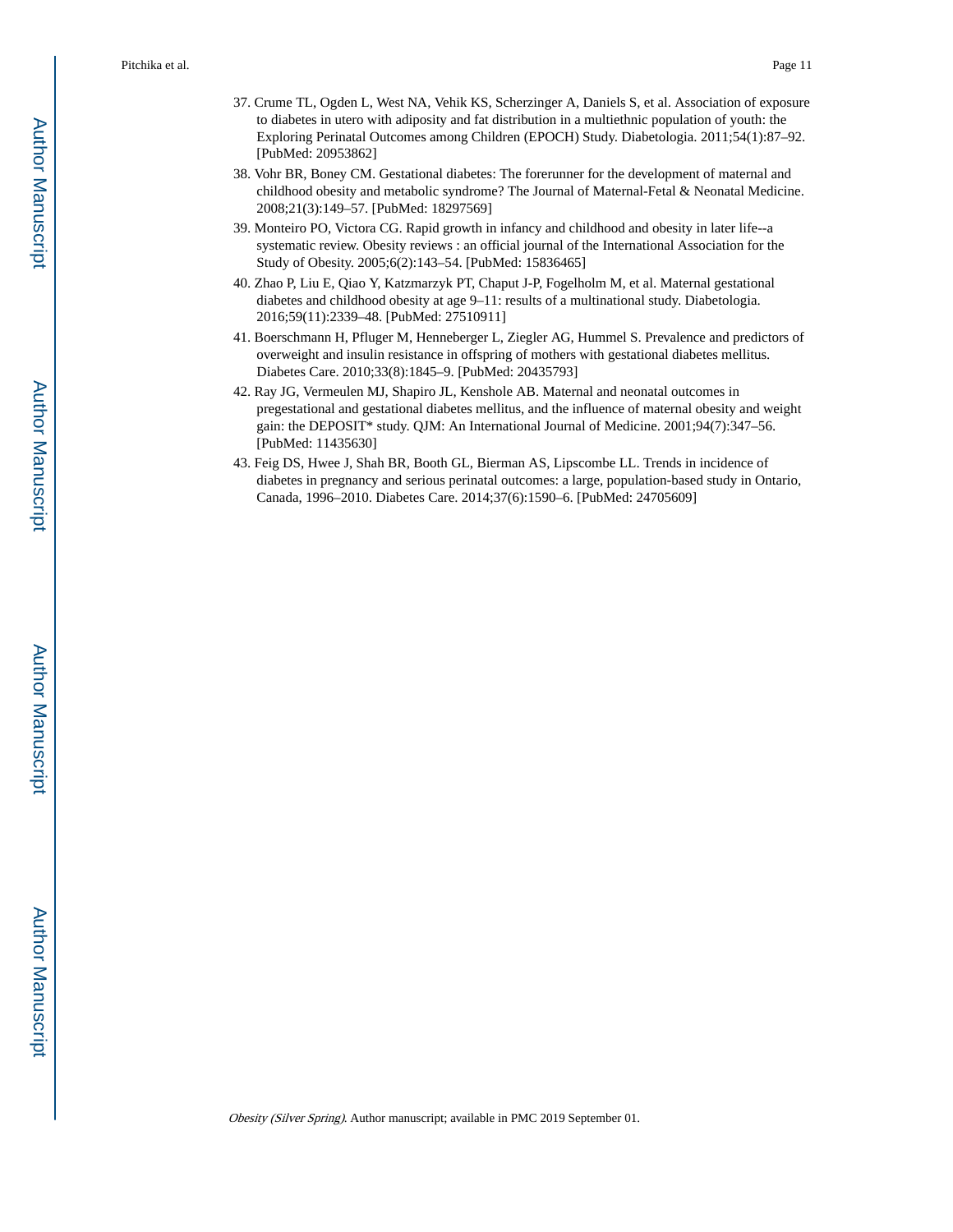#### **What is already known about this subject?**

**•** Exposure to intrauterine hyperglycemia has been suggested to influence offspring obesity, but it is unclear whether the associations are evident during early childhood.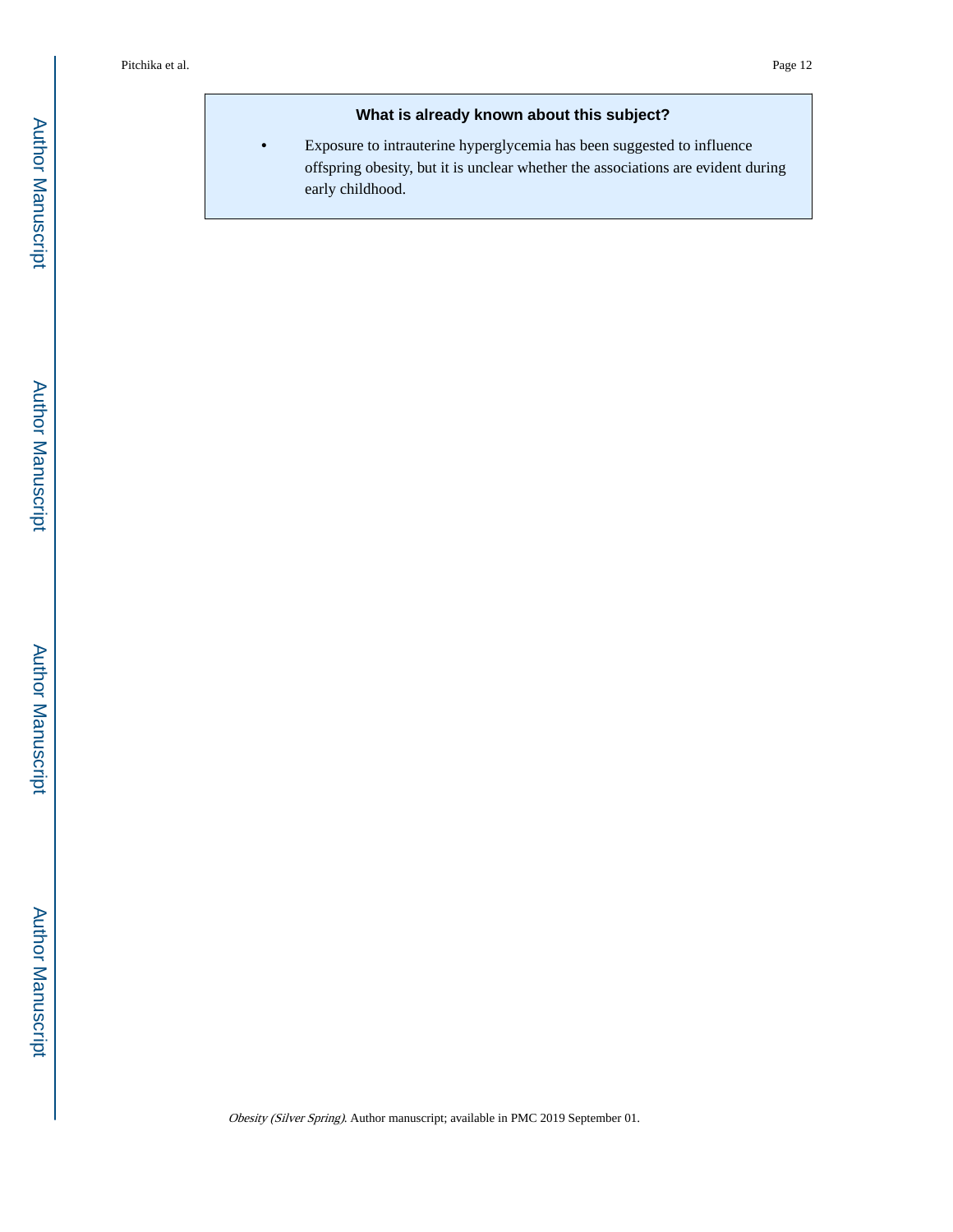#### **What does your study add?**

- **•** Children exposed to maternal diabetes during pregnancy show a higher risk for overweight/obesity, which gets stronger as they grow older.
- **•** This association seems to be largely explained by maternal pre-pregnancy BMI in children exposed to gestational diabetes and by birth weight in children exposed to maternal type 1 diabetes.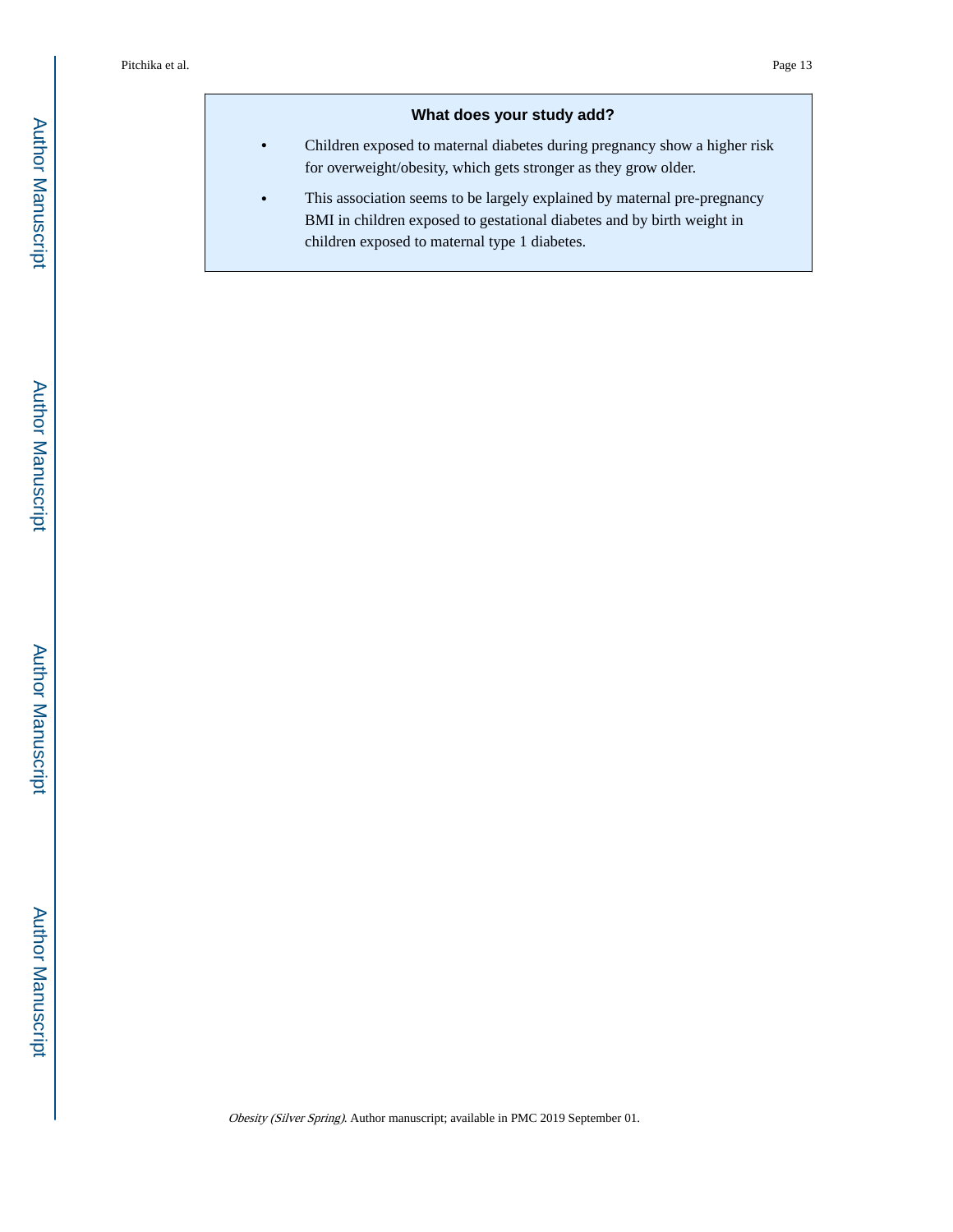

#### **Fig. 1: Flowchart of children analyzed**

BMI: Body mass index; GDM: Gestational diabetes; T1D: Type 1 diabetes; T2D: Type 2 diabetes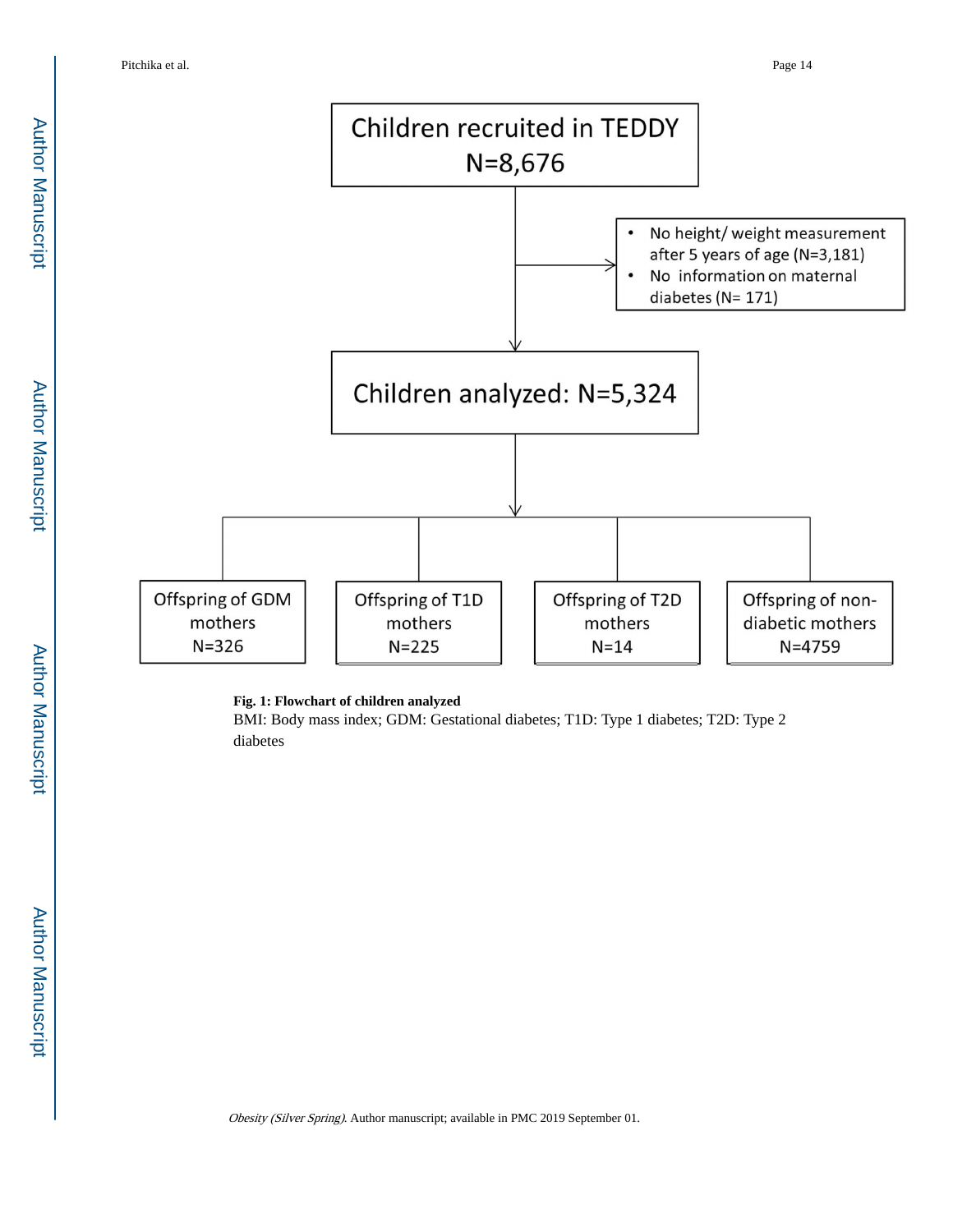Pitchika et al. Page 15



**Fig.2. Comparison of mean BMI, weight and height standard deviations scores (SDS) with 95% confidence interval (CI) between offspring of mothers with gestational diabetes (GDM), type 1 diabetes (T1D) and no diabetes at different ages in the TEDDY study**

\*This figure does not include trends for offspring of type 2 diabetic mothers due to low numbers (N=14) and wide confidence intervals.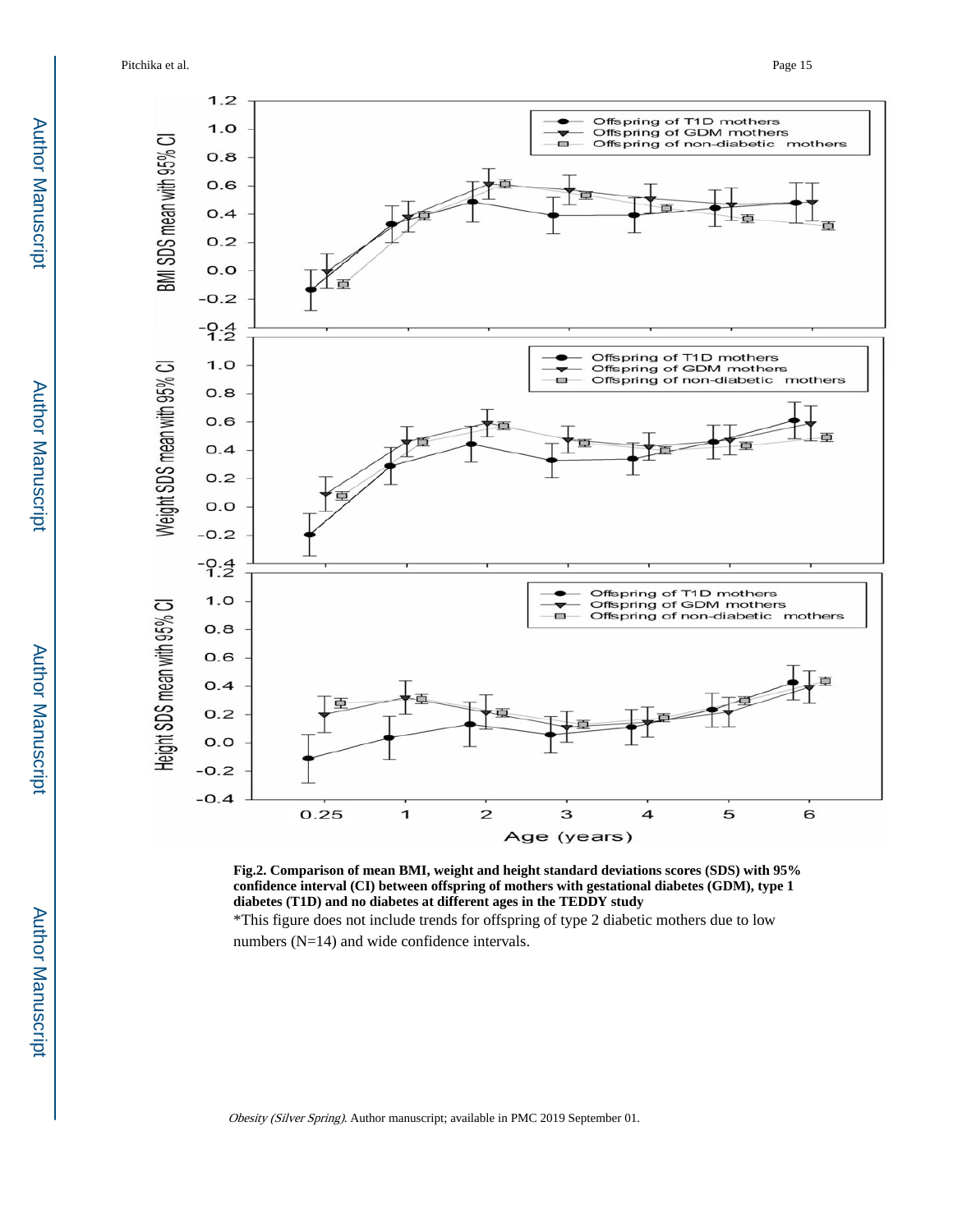Pitchika et al. Page 16



**Fig. 3: Modifications of association between child's age (per year) and anthropometric outcomes by maternal diabetes status presented as estimates (symbols) with 95% confidence intervals (lines)**

O-GDM: Offspring of gestational diabetic mothers; O-T1DM: Offspring of type 1 diabetic mothers; O-T2DM: Offspring of type 2 diabetic mothers; O-nonDM: Offspring of nondiabetic mothers; BMI: Body mass index; SDS: Standard deviation scores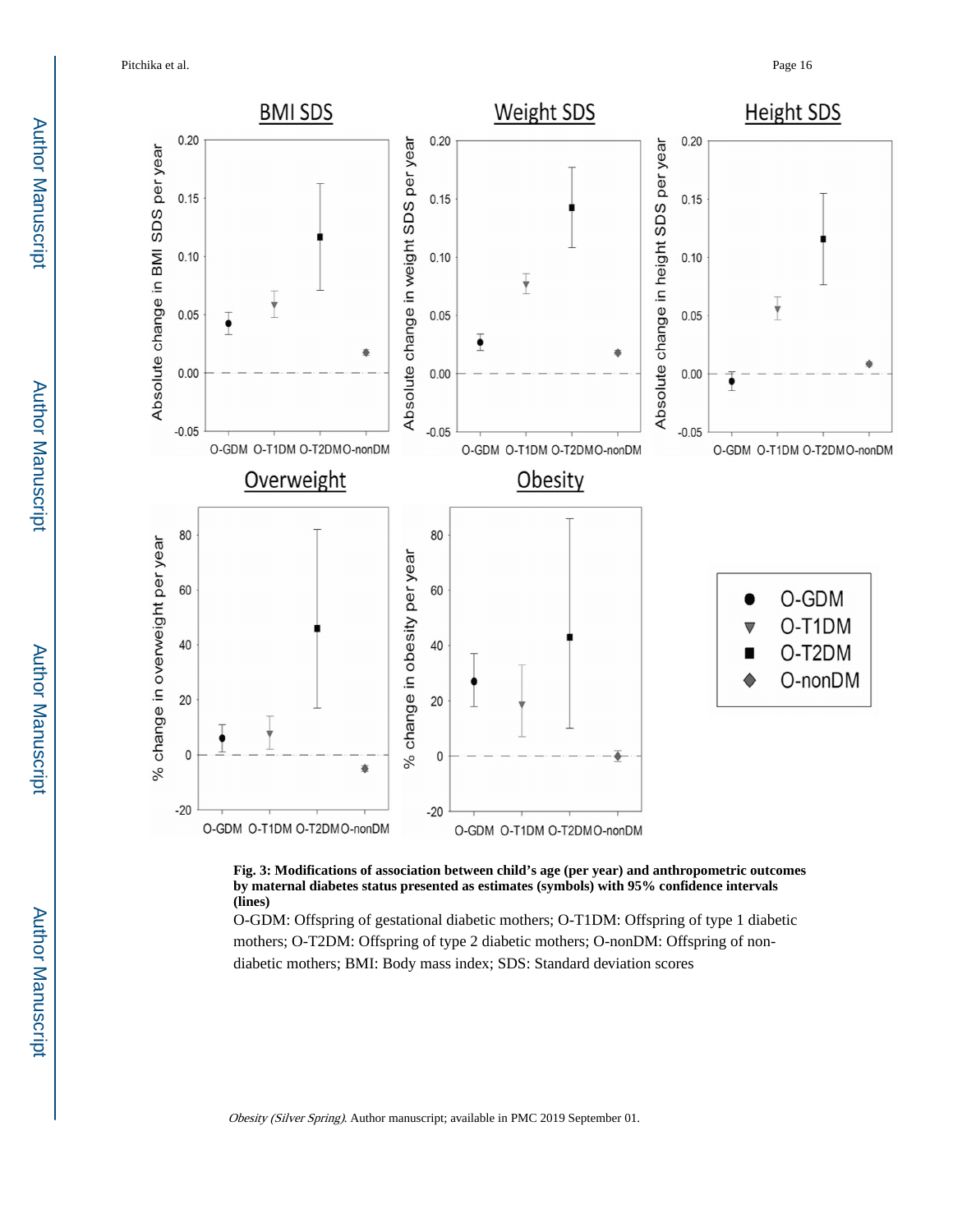Author Manuscript

Author Manuscript

**Table 1:**

Characteristics of the study population stratified according to maternal diabetes Characteristics of the study population stratified according to maternal diabetes

| Variable                                                                   | <b>Available N</b> | Category       | N (%) in each category       | $0$ -non $DM$<br>$(N=4759)$ | $MGP-0$<br>$(N=326)$ | <b>MULL-0</b><br>$(N=225)$ | $0 - T2DM$<br>$(N=14)$ |
|----------------------------------------------------------------------------|--------------------|----------------|------------------------------|-----------------------------|----------------------|----------------------------|------------------------|
|                                                                            |                    |                |                              | N(%)                        | $N($ % $)$           | $N($ % $)$                 | $N($ % $)$             |
| Sex                                                                        | 5324               | Males          | 2746 (51.6)                  | 2457 (51.6)                 | 174(53.4)            | 109(48.4)                  | 6(42.9)                |
| Country                                                                    |                    | USA            | 2013 (37.8)                  | 1807 (38.0)                 | 117(35.9)            | 78 (34.7)                  | 11(78.6)               |
|                                                                            | 5324               | Finland        | 1237 (23.2)                  | 1052 (22.1)                 | 138(42.3)            | 47 (20.9)                  | $\circ$                |
|                                                                            |                    | Germany        | 274 (5.2)                    | 192 (4.0)                   | 17(5.2)              | (28.9)                     | $\circ$                |
|                                                                            |                    | Sweden         | 800 (33.8)                   | 1708 (35.9)                 | 54 (16.6)            | 35 (15.6)                  | 3(21.4)                |
| Maternal smoking during pregnancy                                          | 5320               | Yes            | 497 (9.3)                    | 426 (9.0)                   | 40 (12.3)            | 30(13.3)                   | $1(7.1)$               |
| Maternal alcohol drinking during<br>pregnancy                              | 5322               | Yes            | 1831 (34.4)                  | 1623 (34.1)                 | 109(33.4)            | 95 (42.2)                  | 4(28.6)                |
| Maternal education                                                         | 5251               | school<br>High | 4371 (83.2)                  | 3877 (82.6)                 | 288 (89.2)           | 194 (87.4)                 | 12(85.7)               |
| Gestational weight gain (according to<br>Institute of Medicine guidelines) | 5241               | Inadequate     | 909 (17.3)                   | 754 (16.1)                  | 117 (36.7)           | 34 (15.2)                  | 4(28.6)                |
|                                                                            |                    | Adequate       | 1899 (36.2)                  | 1725 (36.8)                 | 92(28.8)             | 78 (34.9)                  | 4(28.6)                |
|                                                                            |                    | Excessive      | 2433 (46.4)                  | 2205 (47.1)                 | 110(34.5)            | 112(50.0)                  | 6(42.9)                |
| <b>Breastfed</b> 6 months                                                  | 5324               | Yes            | 3469 (65.2)                  | 3150 (66.2)                 | 193 (59.2)           | 121(53.8)                  | 5(35.7)                |
| Overweight at age 5.5                                                      | 5277               | Yes            | 1154 (21.9)                  | 998 (21.2)                  | 89 (27.6)            | 58 (25.9)                  | 9(64.3)                |
| Obesity at age 5.5 y                                                       | 5277               | Yes            | 303 (5.7)                    | 252 (5.3)                   | 32 (9.9)             | 17 (7.6)                   | 2(14.3)                |
|                                                                            |                    |                | Mean <sup>+SD</sup>          | $Mean \pm SD$               | $Mean + SD$          | $Mean \pm SD$              | Mean <sup>+</sup> SD   |
| Maternal pre-pregnancy BMI (kg/m <sup>2</sup> )                            | 5276               |                | $24.8 + 5.2$                 | $24.5 + 5.0$                | $28.3 + 6.4$         | $25.3 + 4.7$               | $35.0 + 7.5$           |
| Maternal age at delivery (y)                                               | 5324               |                | $31.0 + 4.9$                 | $30.9 + 4.9$                | $32.2 + 5.3$         | $30.8 + 4.9$               | $34.0 + 5.6$           |
| Gestational age (weeks)                                                    | 5318               |                | $39.5 \pm 1.6$               | $39.6 \pm 1.6$              | $39.2 \pm 1.7$       | $37.7 \pm 1.8$             | $38.1 \pm 2.1$         |
| Birth weight z-scores                                                      | 5186               |                | $0.0\textcolor{red}{\pm1.0}$ | $-0.1 + 1.0$                | $0.1 + 1.1$          | $0.9 + 1.3$                | $0.2 + 1.0$            |
| BMI SDS at age 5.5 y                                                       | 5277               |                | $0.4 + 1.0$                  | $0.3 + 1.0$                 | $0.5 \pm 1.1$        | $0.4 + 1.1$                | $1.1 + 1.3$            |
| Height SDS at age 5.5 y                                                    | 5291               |                | $0.4 + 1.0$                  | $0.4 + 1.0$                 | $0.3 + 1.0$          | $0.3 + 0.9$                | $0.2 + 0.7$            |
| Weight SDS at age 5.5 y                                                    | 5304               |                | $0.5 + 1.0$                  | $0.5 + 1.0$                 | $0.5 + 1.0$          | $0.5 + 0.9$                | $0.9 + 1.2$            |
| Mean energy intake (kcal/day) at age 5 y                                   | 4263               |                | 1442.7±362.2                 | 1443.6±359.7                | 1461.7±428.5         | $1402.1 + 316.4$           | 1353.2±317.3           |
| MVPA (min/day) at age 5 y                                                  | 3276               |                | $68.0 + 34.4$                | $68.3 + 34.4$               | $63.0 + 33.8$        | 69.4±36.8                  | $54.4 + 29.8$          |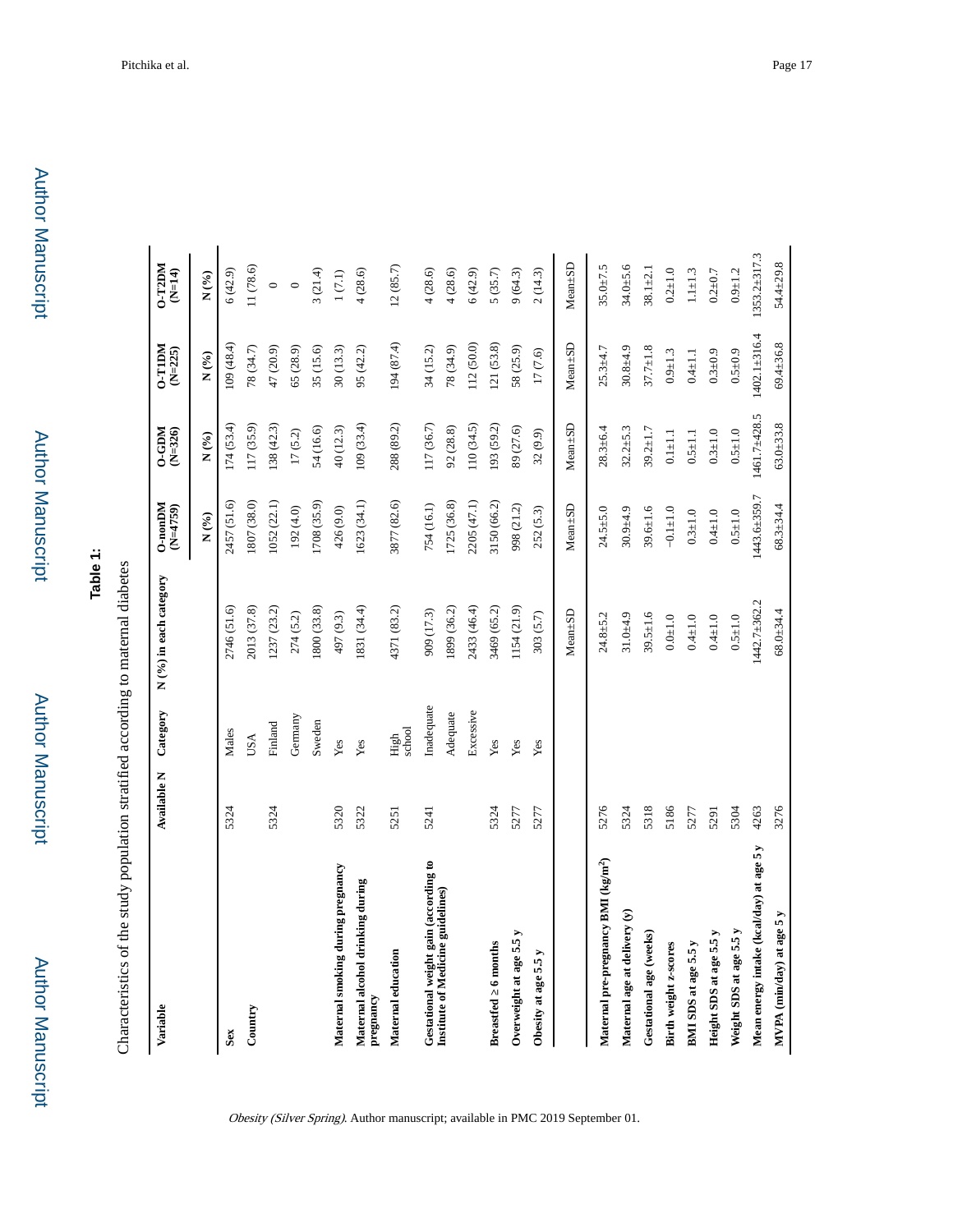# Author Manuscript**Author Manuscript**

# Author Manuscript**Author Manuscript**

## Author Manuscript Author Manuscript

N: Number, O-nonDM: Offspring of non-diabetic mothers; O-GDM: Offspring of gestational diabetic mothers; O-T1DM: Offspring of type 1 diabetic mothers; O-T2DM: Offspring of type 2 diabetic<br>mothers; SD: Standard deviation; S N: Number; O-nonDM: Offspring of non-diabetic mothers; O-GDM: Offspring of gestational diabetic mothers; of type 1 diabetic mothers; O-T2DM: Offspring of type 2 diabetic mothers; SD: Standard deviation; SDS: Standard deviation score; BMI: Body mass index; MVPA: moderate to vigorous physical activity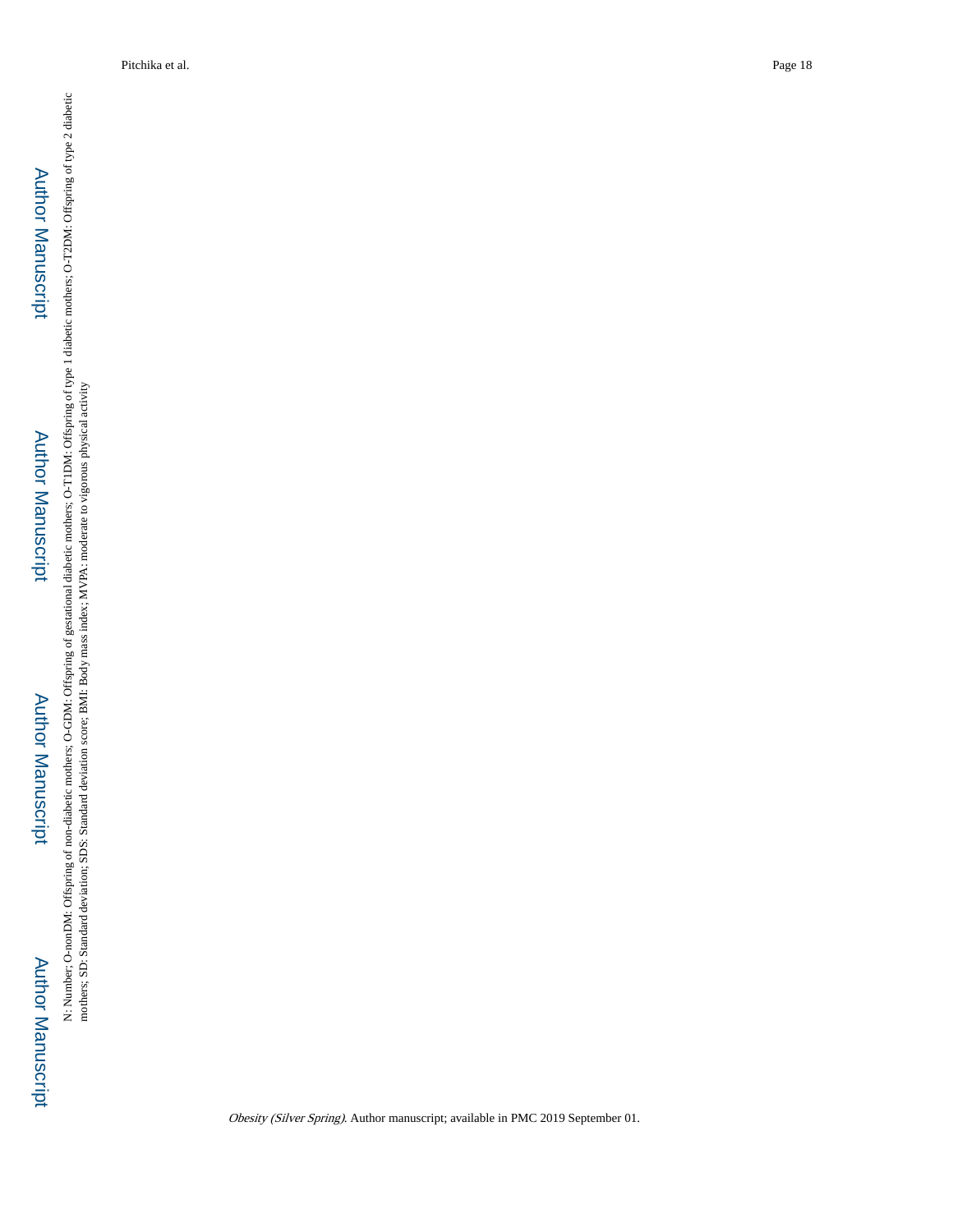| ۰ |
|---|
|   |
|   |
|   |
|   |
|   |
| ī |
|   |
|   |
|   |
|   |
|   |
|   |
|   |
|   |
|   |
|   |
|   |
|   |
|   |
|   |
|   |
|   |
|   |
|   |
|   |
|   |
|   |
|   |
|   |
|   |
|   |
| ٠ |
|   |
|   |

## **Table 2:**

Cross-sectional analysis of anthropometric outcomes between 5.5 year old offspring of mothers with and without diabetes of different types during Cross-sectional analysis of anthropometric outcomes between 5.5 year old offspring of mothers with and without diabetes of different types during pregnancy (reference: no diabetes; N: number of subjects). Significant associations (p<0.05) are shown in bold font. pregnancy (reference: no diabetes; N: number of subjects). Significant associations (p<0.05) are shown in bold font.

|                 | <b>Exposure</b>       | $Model 1 (N=5277)$                                                                                                                                      |        | Model 2 (N=5232)             |       | $Model 3 (N=5119)$    |      | Model 4 $(N=4994)$    |              |
|-----------------|-----------------------|---------------------------------------------------------------------------------------------------------------------------------------------------------|--------|------------------------------|-------|-----------------------|------|-----------------------|--------------|
| <b>Outcomes</b> | Maternal<br>diabetes) | <b>Estimate</b><br>$95%$ CD                                                                                                                             | e,     | Estimate<br>$(95%$ CI)       | ≏     | Estimate<br>95% CI)   | ٩    | Estimate<br>$(95%$ CI | $\mathbf{r}$ |
|                 |                       |                                                                                                                                                         |        | Absolute change in SD scores |       |                       |      |                       |              |
|                 | D-GDM                 | 0.19(0.07; 0.29)                                                                                                                                        | 0.002  | $-0.02(-0.13; 0.10)$         | 0.78  | $0.03(-0.08; 0.14)$   | 0.61 | $0.001(-0.11; 0.11)$  | 0.99         |
| <b>BMI SDS</b>  | <b>MCILL-O</b>        | 0.22(0.08; 0.35)                                                                                                                                        | 0.002  | 0.18(0.04; 0.31)             | 0.009 | 0.17(0.04; 0.30)      | 0.01 | $-0.007(-0.14; 0.13)$ | 0.91         |
|                 | <b>NCCL-O</b>         | 0.75(0.23; 1.27)                                                                                                                                        | 0.005  | $0.24 (-0.27; 0.74)$         | 0.36  | $0.28(-0.22; 0.78)$   | 0.27 | $0.32(-0.18; 0.83)$   | 0.21         |
|                 | <b>NGD-O</b>          | $-0.02(-0.13; 0.09)$                                                                                                                                    | 0.67   | $-0.07(-0.18; 0.04)$         | 0.24  | $-0.04 (-0.16; 0.07)$ | 0.44 | $-0.08(-0.19; 0.04)$  | 0.20         |
| Height<br>SDS   | <b>MCILL-O</b>        | $-0.07 (-0.20; 0.07)$                                                                                                                                   | 0.34   | $-0.08(-0.21; 0.06)$         | 0.26  | $-0.08(-0.22; 0.05)$  | 0.24 | $-0.27(-0.40; -0.13)$ | 0.0001       |
|                 | O-T2DM                | $-0.06 (-0.57; 0.45)$                                                                                                                                   | 0.82   | $-0.20(-0.71; 0.32)$         | 0.45  | $-0.20(-0.71; 0.31)$  | 0.44 | $-0.21(-0.73; 0.31)$  | 0.44         |
|                 | D-GDM                 | $0.10 (-0.01; 0.21)$                                                                                                                                    | 0.08   | $-0.06(-0.17; 0.05)$         | 0.32  | $-0.01(-0.12; 0.10)$  | 0.84 | $-0.05 (-0.16; 0.06)$ | 0.36         |
| Weight<br>SDS   | <b>MCILL-O</b>        | $0.12(-0.02; 0.25)$                                                                                                                                     | 0.08   | $0.08 (-0.05; 0.21)$         | 0.23  | $0.07 (-0.06; 0.20)$  | 0.27 | $-0.16(-0.29; -0.03)$ | 0.02         |
|                 | <b>NCCL-O</b>         | $0.51(-0.01; 1.02)$                                                                                                                                     | 0.05   | $0.08 (-0.42; 0.58)$         | 0.31  | $0.11(-0.39; 0.61)$   | 0.67 | $0.13(-0.37; 0.63)$   | 0.60         |
|                 |                       |                                                                                                                                                         |        | Odds ratios                  |       |                       |      |                       |              |
|                 | <b>NGD-0</b>          | 1.48 (1.14; 1.92)                                                                                                                                       | 0.003  | 1.05 (0.80; 1.38)            | 0.75  | 1.14 (0.86; 1.51)     | 0.38 | 1.10 (0.82; 1.46)     | 0.52         |
| Overweight      | <b>N</b> dlL-0        | 1.60 (1.16; 2.20)                                                                                                                                       | 0.004  | 1.52 (1.10; 2.11)            | 0.01  | 1.50 (1.08; 2.09)     | 0.02 | 1.15(0.81; 1.62)      | 0.44         |
|                 | O-T2DM                | 7.39 (2.46; 22.23)                                                                                                                                      | 0.0004 | 3.36 (1.06; 10.70)           | 0.04  | 3.68 (1.14; 11.81)    | 0.03 | 4.92 (1.40; 17.30)    | 0.01         |
|                 | <b>NGD-0</b>          | 1.98 (1.34; 2.93)                                                                                                                                       | 0.0007 | 1.23 (0.81; 1.86)            | 0.34  | 1.33 (0.87; 2.04)     | 0.19 | 1.31 (0.85; 2.01)     | 0.23         |
| Obesity         | <b>MCILL-O</b>        | 1.84(1.09; 3.10)                                                                                                                                        | 0.02   | 1.79 (1.05; 3.06)            | 0.03  | 1.75 (1.02; 3.00)     | 0.04 | 1.48 (0.85; 2.59)     | 0.17         |
|                 | O-T2DM                | 2.93 (0.65; 13.22)                                                                                                                                      | 0.16   | 0.95(0.20; 4.57)             | 0.95  | 0.94(0.19; 4.60)      | 0.94 | 1.02(0.20; 5.09)      | 0.98         |
|                 |                       | O-GDM: Offspring of gestational diabetic mothers; O-T1DM: Offspring of type 1 diabetic mothers; O-T2DM: Offspring of type 2 diabetic mothers; BMI: Body |        |                              |       |                       |      |                       |              |

Obesity (Silver Spring). Author manuscript; available in PMC 2019 September 01.

mass index; SDS: Standard deviation scores. O-GDM: Offspring of gestational diabetic mothers; O-T1DM: Offspring of type 1 diabetic mothers; O-T2DM: Offspring of type 2 diabetic mothers; BMI: Body mass index; SDS: Standard deviation scores. Model 1: Adjusted for sex, country; Model 2: Model 1 + maternal pre-pregnancy BMI; Model 3: Model 2 + breastfeeding, maternal smoking and drinking during pregnancy, gestational weight gain, Model 1: Adjusted for sex, country; Model 2: Model 1 + matemal pre-pregnancy BMI; Model 3: Model 2 + breastfeeding, matemal smoking and drinking during pregnancy, gestational weight gain,<br>matemal age and education ; Model

maternal age and education ; Model 4: Model 3 + birth weight